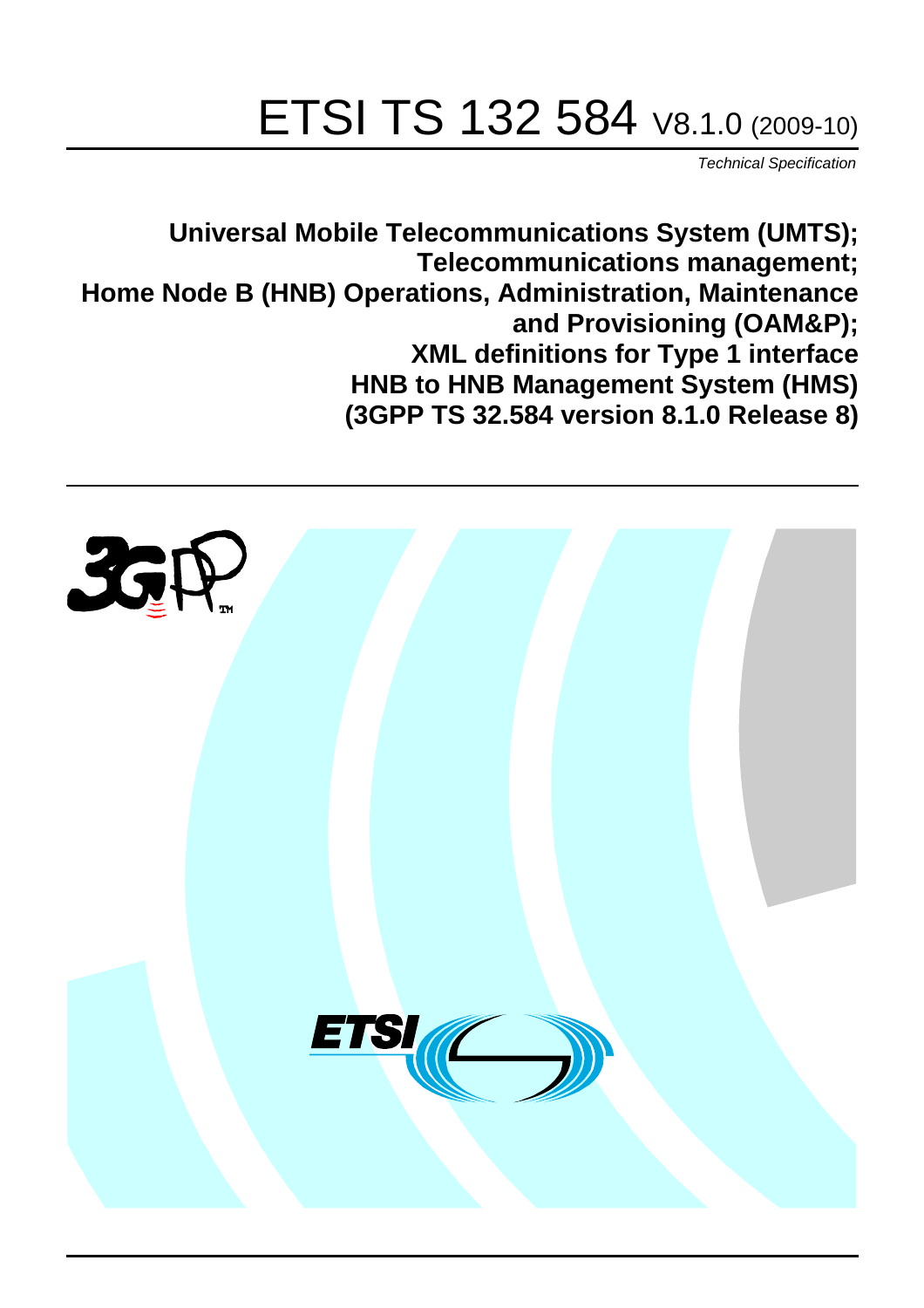Reference RTS/TSGS-0532584v810

> Keywords UMTS

### *ETSI*

#### 650 Route des Lucioles F-06921 Sophia Antipolis Cedex - FRANCE

Tel.: +33 4 92 94 42 00 Fax: +33 4 93 65 47 16

Siret N° 348 623 562 00017 - NAF 742 C Association à but non lucratif enregistrée à la Sous-Préfecture de Grasse (06) N° 7803/88

#### *Important notice*

Individual copies of the present document can be downloaded from: [http://www.etsi.org](http://www.etsi.org/)

The present document may be made available in more than one electronic version or in print. In any case of existing or perceived difference in contents between such versions, the reference version is the Portable Document Format (PDF). In case of dispute, the reference shall be the printing on ETSI printers of the PDF version kept on a specific network drive within ETSI Secretariat.

Users of the present document should be aware that the document may be subject to revision or change of status. Information on the current status of this and other ETSI documents is available at <http://portal.etsi.org/tb/status/status.asp>

If you find errors in the present document, please send your comment to one of the following services: [http://portal.etsi.org/chaircor/ETSI\\_support.asp](http://portal.etsi.org/chaircor/ETSI_support.asp)

### *Copyright Notification*

No part may be reproduced except as authorized by written permission. The copyright and the foregoing restriction extend to reproduction in all media.

> © European Telecommunications Standards Institute 2009. All rights reserved.

**DECT**TM, **PLUGTESTS**TM, **UMTS**TM, **TIPHON**TM, the TIPHON logo and the ETSI logo are Trade Marks of ETSI registered for the benefit of its Members.

**3GPP**TM is a Trade Mark of ETSI registered for the benefit of its Members and of the 3GPP Organizational Partners. **LTE**™ is a Trade Mark of ETSI currently being registered

for the benefit of its Members and of the 3GPP Organizational Partners.

**GSM**® and the GSM logo are Trade Marks registered and owned by the GSM Association.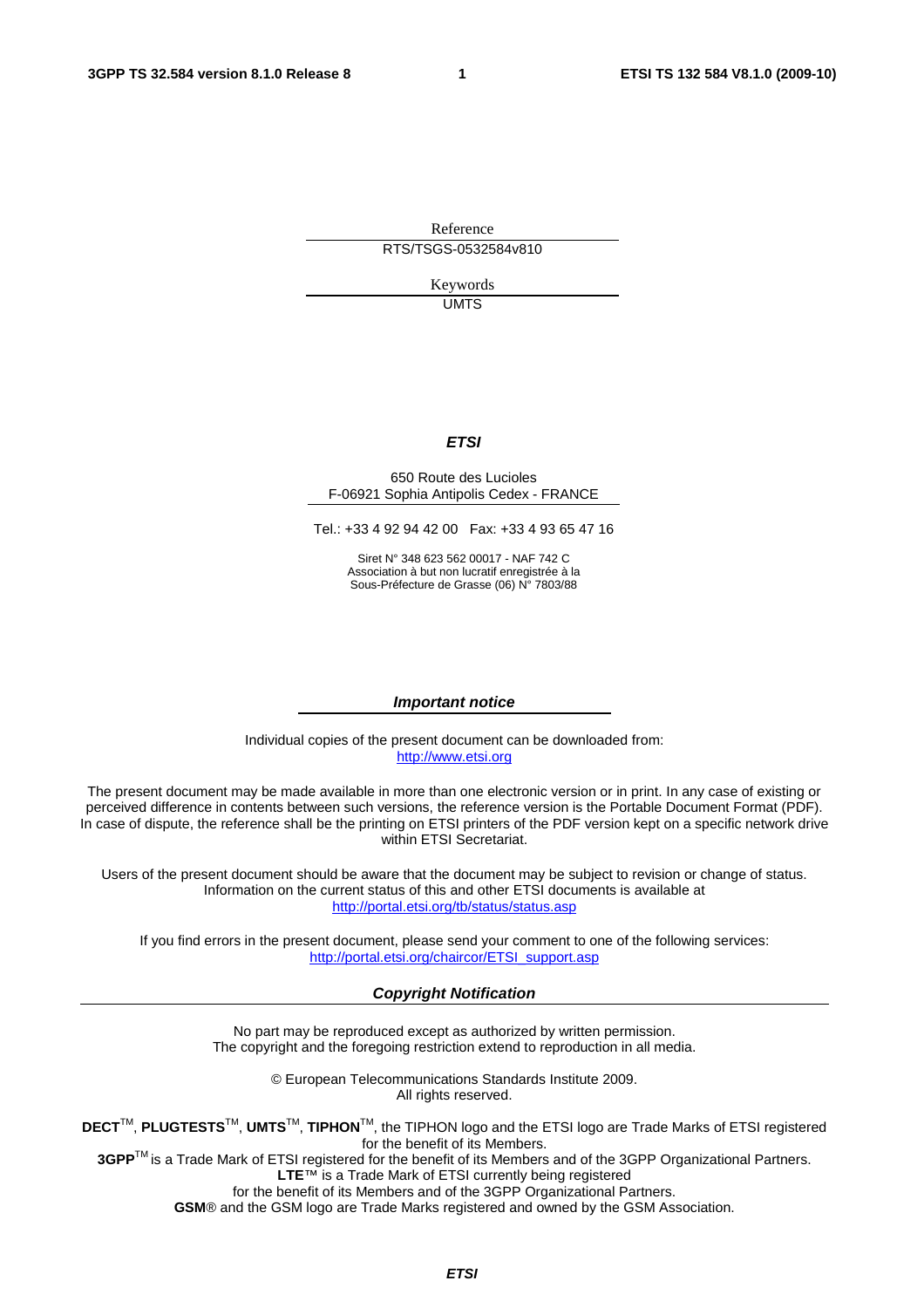### Intellectual Property Rights

IPRs essential or potentially essential to the present document may have been declared to ETSI. The information pertaining to these essential IPRs, if any, is publicly available for **ETSI members and non-members**, and can be found in ETSI SR 000 314: *"Intellectual Property Rights (IPRs); Essential, or potentially Essential, IPRs notified to ETSI in respect of ETSI standards"*, which is available from the ETSI Secretariat. Latest updates are available on the ETSI Web server ([http://webapp.etsi.org/IPR/home.asp\).](http://webapp.etsi.org/IPR/home.asp)

Pursuant to the ETSI IPR Policy, no investigation, including IPR searches, has been carried out by ETSI. No guarantee can be given as to the existence of other IPRs not referenced in ETSI SR 000 314 (or the updates on the ETSI Web server) which are, or may be, or may become, essential to the present document.

### Foreword

This Technical Specification (TS) has been produced by ETSI 3rd Generation Partnership Project (3GPP).

The present document may refer to technical specifications or reports using their 3GPP identities, UMTS identities or GSM identities. These should be interpreted as being references to the corresponding ETSI deliverables.

The cross reference between GSM, UMTS, 3GPP and ETSI identities can be found under [http://webapp.etsi.org/key/queryform.asp.](http://webapp.etsi.org/key/queryform.asp)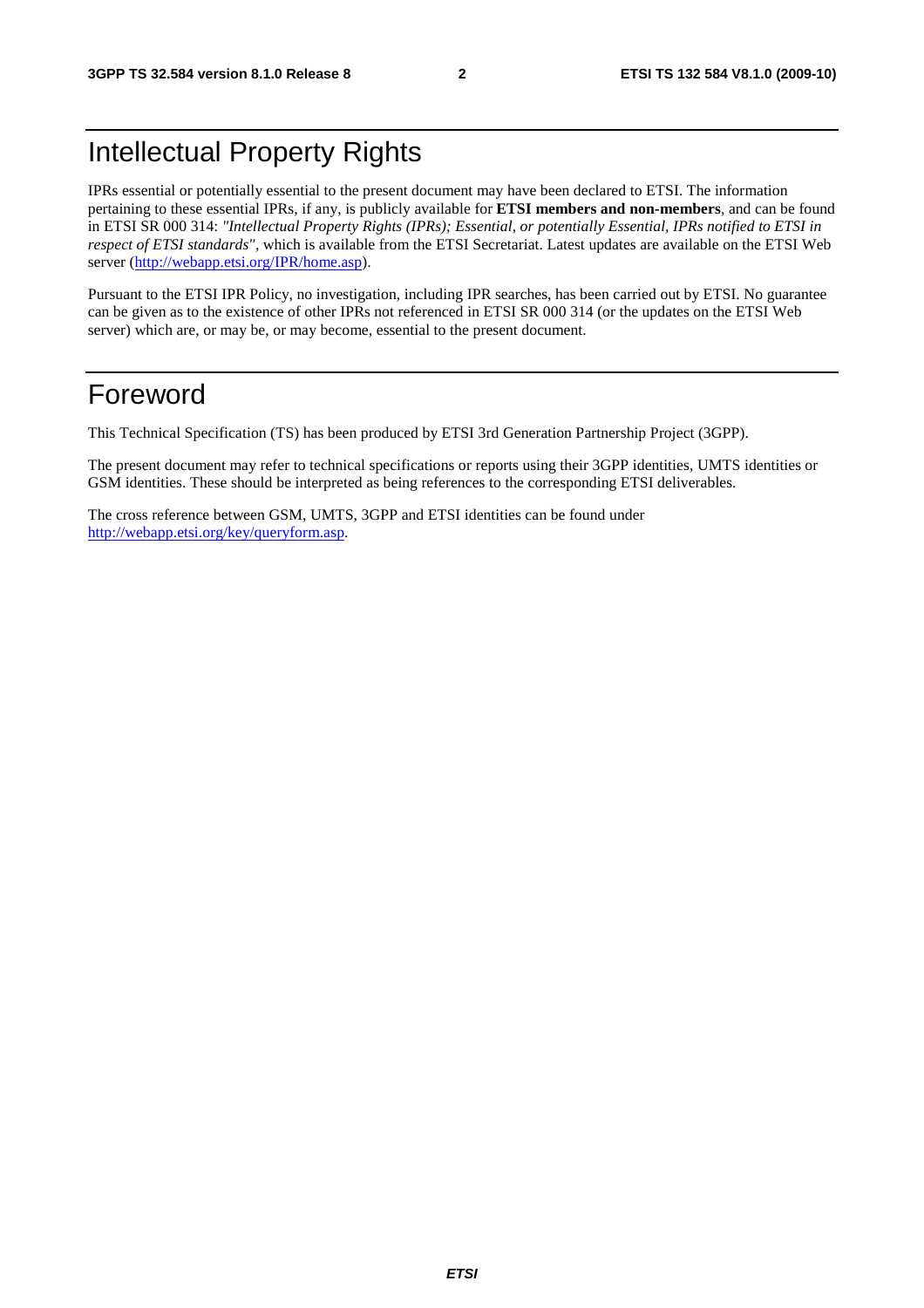$\mathbf{3}$ 

## Contents

| 1              |                               |  |  |  |  |
|----------------|-------------------------------|--|--|--|--|
| 2              |                               |  |  |  |  |
| 3              |                               |  |  |  |  |
| 3.1<br>3.2     |                               |  |  |  |  |
| $\overline{4}$ |                               |  |  |  |  |
| 4.1            |                               |  |  |  |  |
| 4.2            |                               |  |  |  |  |
| 4.2.1          |                               |  |  |  |  |
| 4.2.2          |                               |  |  |  |  |
| 4.2.3          |                               |  |  |  |  |
| 5              |                               |  |  |  |  |
| 5.1            |                               |  |  |  |  |
| 5.2            |                               |  |  |  |  |
| 5.2.1          |                               |  |  |  |  |
| 5.2.2          |                               |  |  |  |  |
| 5.2.2          |                               |  |  |  |  |
|                | <b>Annex A (informative):</b> |  |  |  |  |
| A.1            |                               |  |  |  |  |
| A.2            |                               |  |  |  |  |
|                | <b>Annex B (informative):</b> |  |  |  |  |
|                | <b>Annex C</b> (informative): |  |  |  |  |
|                |                               |  |  |  |  |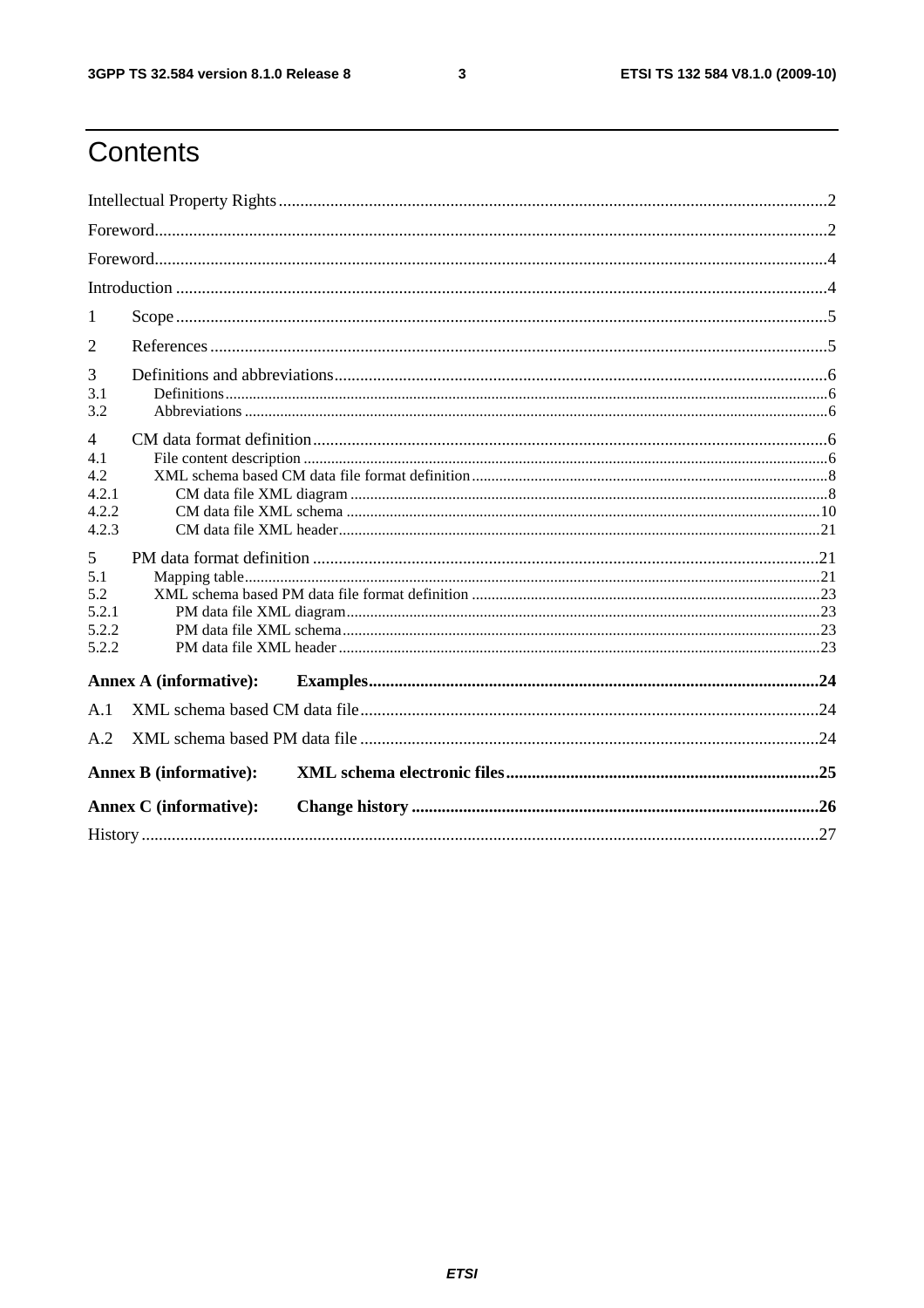### Foreword

This Technical Specification has been produced by the 3<sup>rd</sup> Generation Partnership Project (3GPP).

The contents of the present document are subject to continuing work within the TSG and may change following formal TSG approval. Should the TSG modify the contents of the present document, it will be re-released by the TSG with an identifying change of release date and an increase in version number as follows:

Version x.y.z

where:

- x the first digit:
	- 1 presented to TSG for information;
	- 2 presented to TSG for approval;
	- 3 or greater indicates TSG approved document under change control.
- y the second digit is incremented for all changes of substance, i.e. technical enhancements, corrections, updates, etc.
- z the third digit is incremented when editorial only changes have been incorporated in the document.

### Introduction

The present document is part of a TS-family covering the 3<sup>rd</sup> Generation Partnership Project Technical Specification Group Services and System Aspects, Telecommunication Management; as identified below:

| 32.581: | "Telecommunications management; Home Node B (HNB) Operations, Administration,<br>Maintenance and Provisioning (OAM&P); Concepts and requirements for Type 1 interface HNB<br>to HNB Management System (HMS)" |
|---------|--------------------------------------------------------------------------------------------------------------------------------------------------------------------------------------------------------------|
| 32.582: | "Telecommunications management; Home Node B (HNB) Operations, Administration,<br>Maintenance and Provisioning (OAM&P); Information model for Type 1 interface HNB to HNB<br>Management System (HMS)"         |
| 32.583: | "Telecommunications management; Home Node B (HNB) Operations, Administration,<br>Maintenance and Provisioning (OAM&P); Procedure flows for Type 1 interface HNB to HNB<br>Management System (HMS)"           |
| 32.584: | "Telecommunications management; Home Node B (HNB) Operations, Administration,<br>Maintenance and Provisioning (OAM&P); XML definitions for Type 1 interface HNB to HNB<br>Management System (HMS)"           |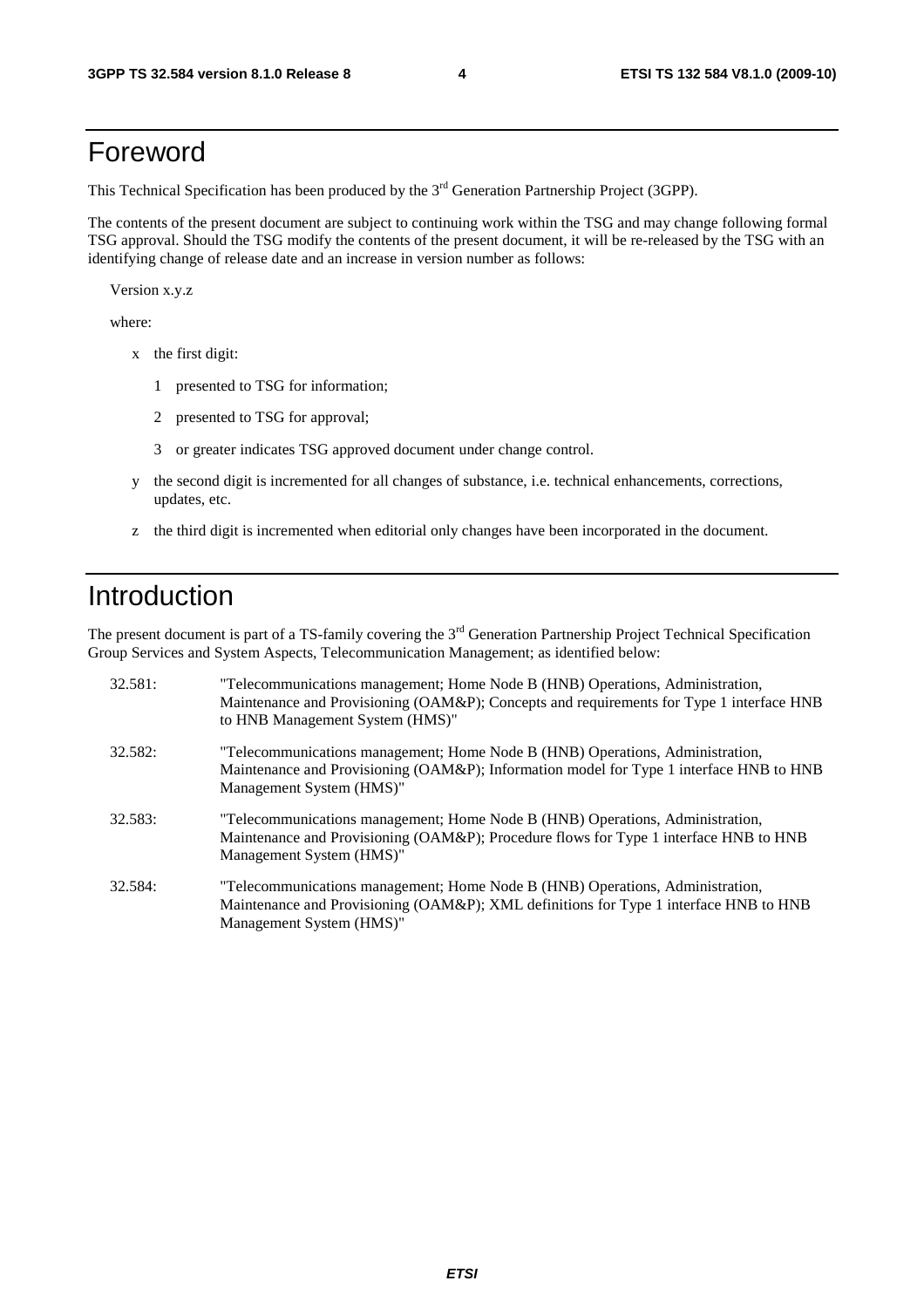### 1 Scope

The present document describes the data format for Configuration Management and Performance Management for Home Node B (HNB). The XML definitions captured in this document shall be met via Type 1 interface between HNB and HNB Management System (HMS).

### 2 References

The following documents contain provisions which, through reference in this text, constitute provisions of the present document.

- References are either specific (identified by date of publication, edition number, version number, etc.) or non-specific.
- For a specific reference, subsequent revisions do not apply.
- For a non-specific reference, the latest version applies. In the case of a reference to a 3GPP document (including a GSM document), a non-specific reference implicitly refers to the latest version of that document *in the same Release as the present document*.
- [1] 3GPP TR 21.905: "Vocabulary for 3GPP Specifications".
- [2] 3GPP TS 32.101: "Telecommunication management; Principles and high level requirements".
- [3] 3GPP TS 32.102: "Telecommunication management; Architecture".
- [4] 3GPP TS 32.300: "Telecommunication management; Configuration Management (CM); Name convention for Managed Objects".
- [6] 3GPP TR R3.020, Home (e)NodeB
- [7] TR-069 Amendment 2, CPE WAN Management Protocol v1.1, Broadband Forum
- [8] 3GPP TS 32.435: "Telecommunication management; Performance measurement: eXtensible Markup Language (XML) file format definition"
- [9] 3GPP TS 32.582: "Telecommunications management; Home Node B (HNB) Operations, Administration, Maintenance and Provisioning (OAM&P); Information model for Type 1 interface HNB to HNB Management System (HMS)"
- [10] W3C REC-xml-20001006: "Extensible Markup Language (XML) 1.0 (Second Edition)".
- [11] W3C REC-xmlschema-0-20010502: "XML Schema Part 0: Primer".
- [12] W3C REC-xmlschema-1-20010502: "XML Schema Part 1: Structures".
- [13] W3C REC-xmlschema-2-20010502: "XML Schema Part 2: Datatypes".
- [14] W3C REC-xml-names-19990114: "Namespaces in XML".
- [15] WT-157, Component Objects for CWMP, Broadband Forum
- [16] TR-098 Amendment 2, "Internet Gateway Device Data Model for TR-069", Broadband Forum
- [17] 3GPP TS 32.622: "Telecommunication management; Configuration Management (CM); Generic network resources Integration Reference Point (IRP): Network Resource Model (NRM)"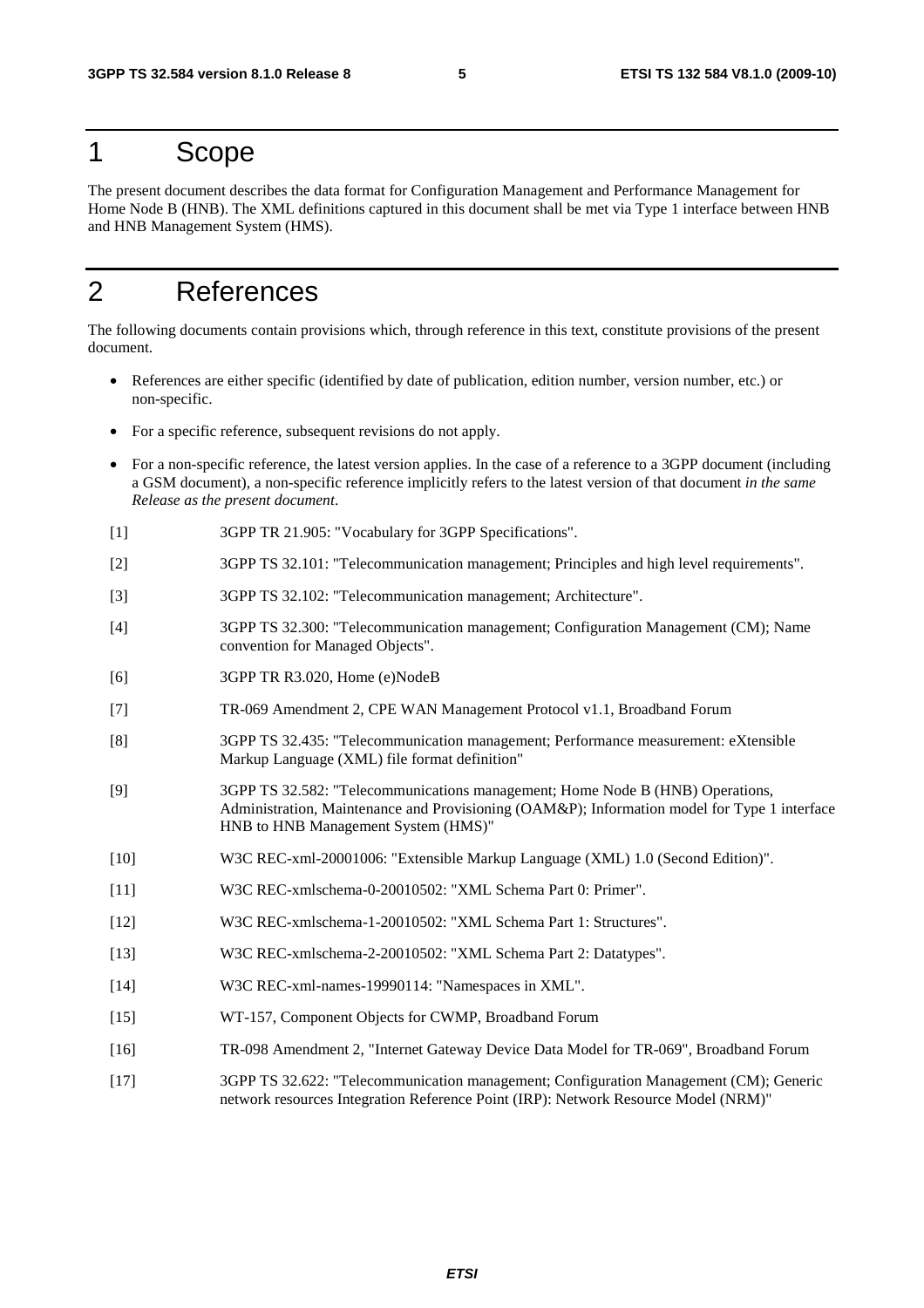### 3 Definitions and abbreviations

### 3.1 Definitions

For the purposes of the present document, the terms and definitions given in TR 21.905 [1] and the following apply. A term defined in the present document takes precedence over the definition of the same term, if any, in TR 21.905 [1].

**Home NodeB, 3G Home NodeB:** These terms, their derivations and abbreviations are used synonymously throughout this document.

### 3.2 Abbreviations

For the purposes of the present document, the abbreviations given in TR 21.905 [1] and the following apply. An abbreviation defined in the present document takes precedence over the definition of the same abbreviation, if any, in TR 21.905 [1].

| DM           | Domain Manager                             |
|--------------|--------------------------------------------|
| EM           | Element Manager                            |
| <b>FFS</b>   | For Further Study                          |
| <b>HNB</b>   | Home Node B                                |
| <b>HMS</b>   | <b>HNB</b> Management System               |
| <b>IP</b>    | Internet Protocol                          |
| <b>LTE</b>   | Long Term Evolution                        |
| <b>MME</b>   | Mobile Management Entity                   |
| <b>NGMN</b>  | <b>Next Generation Mobile Networks</b>     |
| PnP          | Plug and Play                              |
| <b>SAE</b>   | <b>System Architecture Evolution</b>       |
| <b>SON</b>   | <b>Self-Organising Networks</b>            |
| <b>TBD</b>   | To Be Discussed                            |
| <b>UMTS</b>  | Universal Mobile Telecommunications System |
| <b>UTRAN</b> | <b>UMTS Radio Access Network</b>           |
|              |                                            |

## 4 CM data format definition

This clause describes the format of Configuration Management data.

### 4.1 File content description

Table 4.1 lists all the file content items, provides and explanation of the individual items, and maps the file content items to those used in the XML schema based file format definitions. XML tag attributes are useful where data values bind tightly to its parent element. They have been used where appropriate.

| <b>File Content Item</b> | <b>XML schema based</b><br>XML tag | <b>Description</b>                                                                                                                                                                                                                                              |
|--------------------------|------------------------------------|-----------------------------------------------------------------------------------------------------------------------------------------------------------------------------------------------------------------------------------------------------------------|
| configDataCollection     | configDataFile                     | This is the top-level tag, which identifies the file as a collection<br>of config data. The file content is made up of a header<br>("configFileHeader"), the collection of configuration items<br>("configData"), and a configfile footer ("configFileFooter"). |
| configFileHeader         | fileHeader                         | This is the configuration data file header to be inserted in each<br>file. It includes a version indicator, the sendor name, and<br>vendor name of the sending network node.                                                                                    |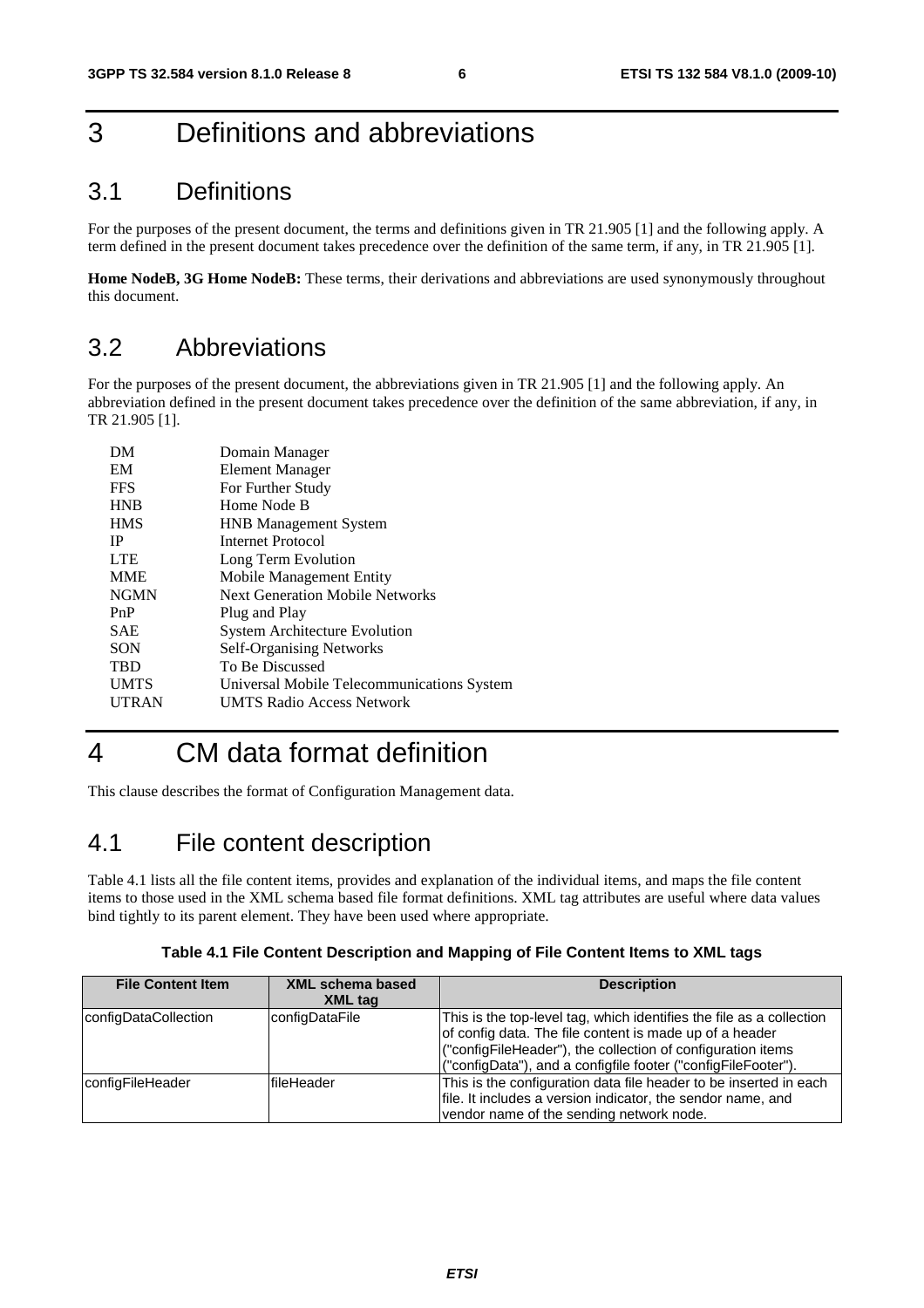| <b>File Content Item</b> | <b>XML schema based</b><br><b>XML tag</b> | <b>Description</b>                                                                                                                                                                                                                                                                                                                                                                                                                                                                                                                                                                                                                                                                                                                                                        |
|--------------------------|-------------------------------------------|---------------------------------------------------------------------------------------------------------------------------------------------------------------------------------------------------------------------------------------------------------------------------------------------------------------------------------------------------------------------------------------------------------------------------------------------------------------------------------------------------------------------------------------------------------------------------------------------------------------------------------------------------------------------------------------------------------------------------------------------------------------------------|
| configData               | configData                                | The "configData" construct represents the sequence of zero or<br>more configuration parameter items contained in the file.<br>Each "configData" element contains the name of the NE<br>("nEId") and the list of parameters to be created, modified or<br>deleted which pertaining to that NE<br>The "configData" consists of DeviceData, DiagnosticsData,<br>and FAPServiceData                                                                                                                                                                                                                                                                                                                                                                                           |
| configFileFooter         | fileFooter                                | The configuration data file footer to be inserted in each file. It<br>includes a time stamp, which refers to the time when the file is<br>closed for sending to the NE.                                                                                                                                                                                                                                                                                                                                                                                                                                                                                                                                                                                                   |
| fileFormatVersion        | fileHeader<br>fileFormatVersion           | This parameter identifies the file format version applied by the<br>sender. The format version defined in the present document<br>shall be the abridged number and version of this 3GPP<br>document (see below).<br>The abridged number and version of a 3GPP document is<br>constructed from its version specific full reference "3GPP []<br>(yyyy-mm)" by:<br>- removing the leading "3GPP TS"<br>removing everything including and after the version third digit,<br>representing editorial only changes, together with its<br>preceding dot character<br>from the resulting string, removing leading and trailing white<br>space, replacing every multi character white space by a<br>single space character and changing the case of all<br>characters to uppercase. |
| senderName               | fileHeader senderName                     | e.g. "32.584 V8.0"<br>The senderName uniquely identifies the NE or EM that<br>assembled this alarm reporting file by its Distinguished Name<br>(DN), according to the definitions in 3GPP TS 32.300 [4]. In the<br>case of the NE-based approach, it is identical to the sender's<br>"nEDistinguishedName".                                                                                                                                                                                                                                                                                                                                                                                                                                                               |
| vendorName               | fileHeader vendorName                     | The "vendorName" identifies the vendor of the equipment that<br>provided the measurement file. The string may be empty (i.e.<br>string size =0) if the "vendorName" is not configured in the<br>sender.<br>For the XML schema based XML format, XML attribute<br>specification "vendorName" may be absent in case the<br>"vendorName" is not configured in the sender.                                                                                                                                                                                                                                                                                                                                                                                                    |
| neld                     | managedElement                            | The unique identification of the NE in the system. It includes<br>the user name ("nEUserName"), the distinguished name<br>("nEDistinguishedName") and the software version<br>("nESoftwareVersion") of the NE.                                                                                                                                                                                                                                                                                                                                                                                                                                                                                                                                                            |
| neUserName               | managedElement<br>userLabel               | This is the user definable name ("userLabel") defined for the<br>NE in 3GPP TS 32.622 [17]. The string may be empty (i.e.<br>string size =0) if the "nEUserName" is not configured in the CM<br>applications.<br>For the XML schema based XML format, XML attribute<br>specification "userLabel" may be absent in case the<br>"nEUserName" is not configured in the CM applications.                                                                                                                                                                                                                                                                                                                                                                                      |
| neDistinguishedName      | managedElement localDn                    | This is the Distinguished Name (DN) defined for the NE in<br>3GPP TS 32.300 [4]. It is unique across an operator's 3G<br>network. The string may be empty (i.e. string size =0) if the<br>"nEDistinguishedName" is not configured in the CM<br>applications.<br>For the XML schema based XML format, the DN is split into<br>the DN prefix and the Local DN (LDN) (see 3GPP TS 32.300<br>[4]). XML attribute specification "localDn" may be absent in<br>case the LDN is not configured in the CM applications.                                                                                                                                                                                                                                                           |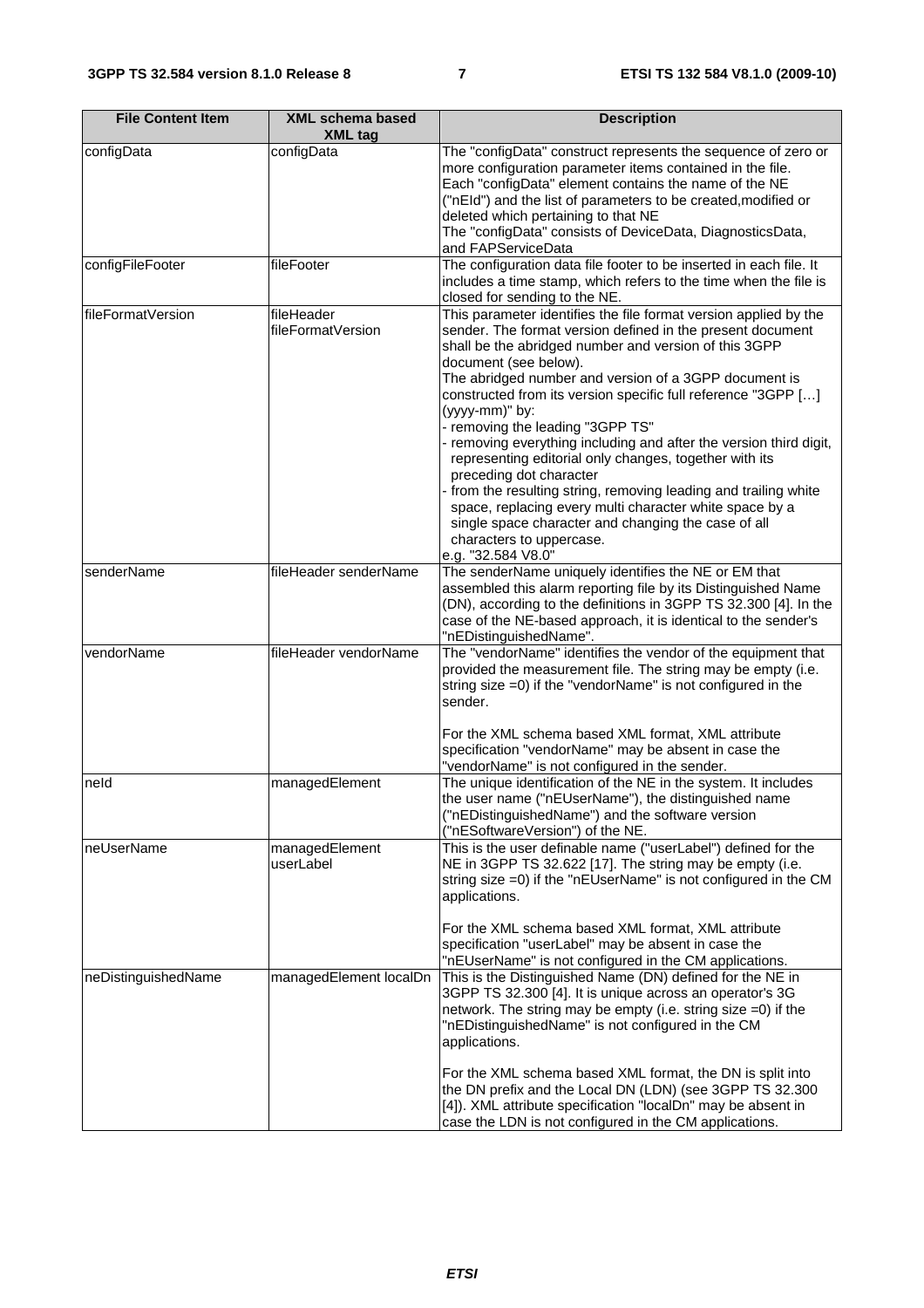| <b>File Content Item</b> | XML schema based<br><b>XML tag</b>                                                                                                                                                                                                                                                        | <b>Description</b>                                                                                                                                                                                                                                                                                                                                                                                                                  |
|--------------------------|-------------------------------------------------------------------------------------------------------------------------------------------------------------------------------------------------------------------------------------------------------------------------------------------|-------------------------------------------------------------------------------------------------------------------------------------------------------------------------------------------------------------------------------------------------------------------------------------------------------------------------------------------------------------------------------------------------------------------------------------|
| IneSoftwareVersion       | managedElement<br>swVersion                                                                                                                                                                                                                                                               | This is the software version ("swVersion") defined for the NE<br>in 3GPP TS 32.622 [17].<br>This is an optional parameter which allows post-processing<br>systems to take care of vendor specific measurements<br>modified between software versions.<br>For the XML schema based XML format, XML attribute<br>specification "swVersion" may be absent in case the<br>"nESoftwareVersion" is not configured in the CM applications. |
| Modifier                 | configData modifier                                                                                                                                                                                                                                                                       | This element is present if the HMS is required to inform the NE<br>whether the parameter information should be used to create,<br>update or delete an specific object instance on the HNB<br>If not present the NE will assume the modification action is<br>update                                                                                                                                                                 |
| <b>HNBDataParameters</b> | configData DeviceInfo<br>configData<br>ManagementServer<br>configData Time<br><b>FAPService DNPrefix</b><br><b>FAPService FAPControl</b><br><b>FAPService AccessMgmt</b><br><b>FAPService CellConfig</b><br><b>FAPService Transport</b><br><b>FAPService REM</b><br><b>FAPService GPS</b> | These elements are present if the HMS requires to modify the<br>specific configuration parameters<br>The XML file format definitions implement the configuration<br>structure and parameter definitions defined in broadband<br>forum 3GPP TS 32.582 [9] and TR-098 Amendment 2 [16].                                                                                                                                               |
| timestamp                | fileFooter dataTime                                                                                                                                                                                                                                                                       |                                                                                                                                                                                                                                                                                                                                                                                                                                     |

A vendor MAY extend the standardized parameter list with vendor-specific parameters and objects. Vendor-specific parameters and objects MAY be defined either in a separate naming hierarchy or within the standardized naming hierarchy of the XML File Format.

The name of a vendor-specific parameter or object not contained within another vendor-specific object MUST have the following form to align with the Vendor Specific Parameter Definition of TR-098 Amendment 2 [16].

• X <VENDOR> VendorSpecificName

### 4.2 XML schema based CM data file format definition

### 4.2.1 CM data file XML diagram

Figure 4.1 describes the XML element structure of the CM data file.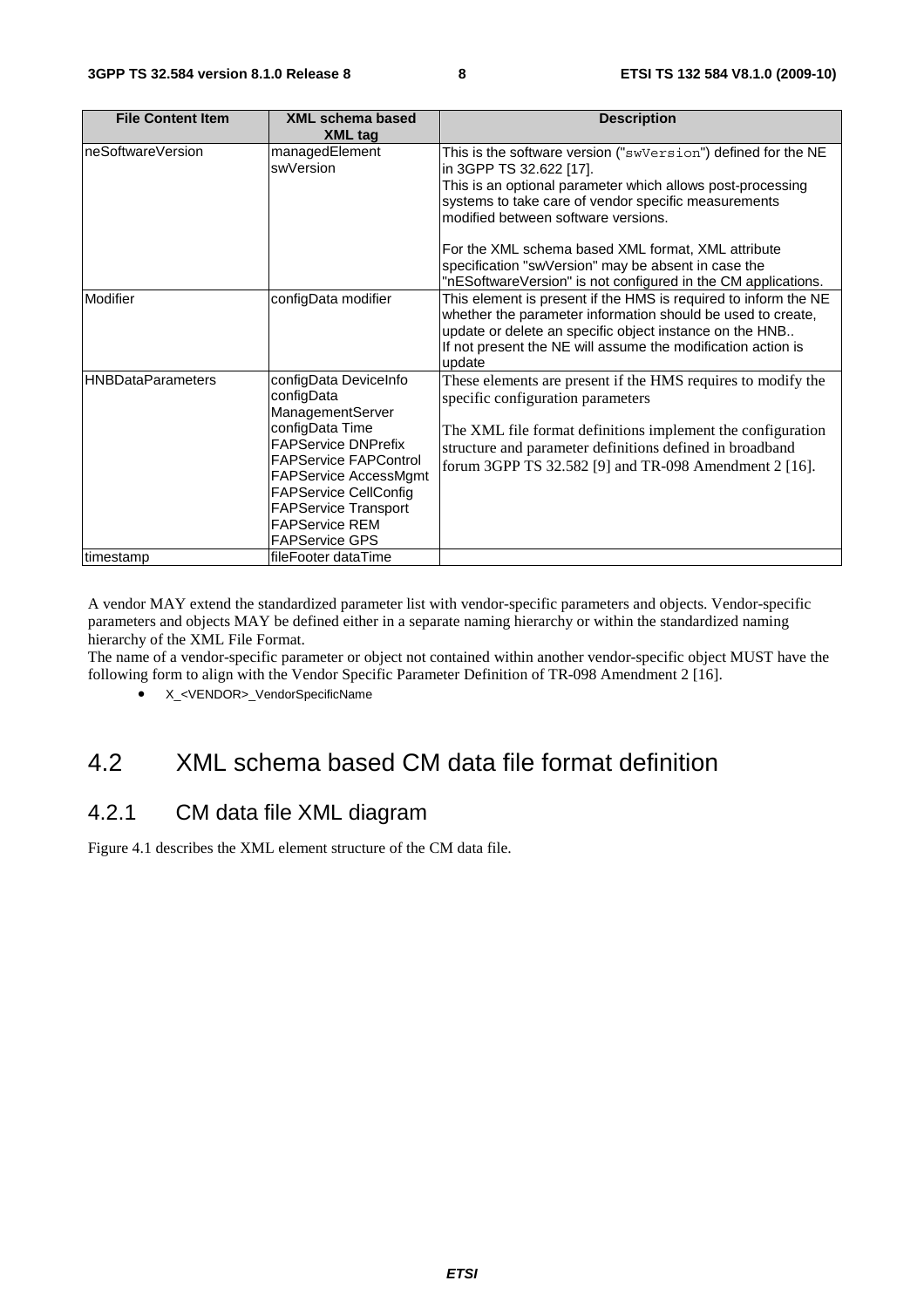

**Figure 4.1: XML diagram of the configuration data file**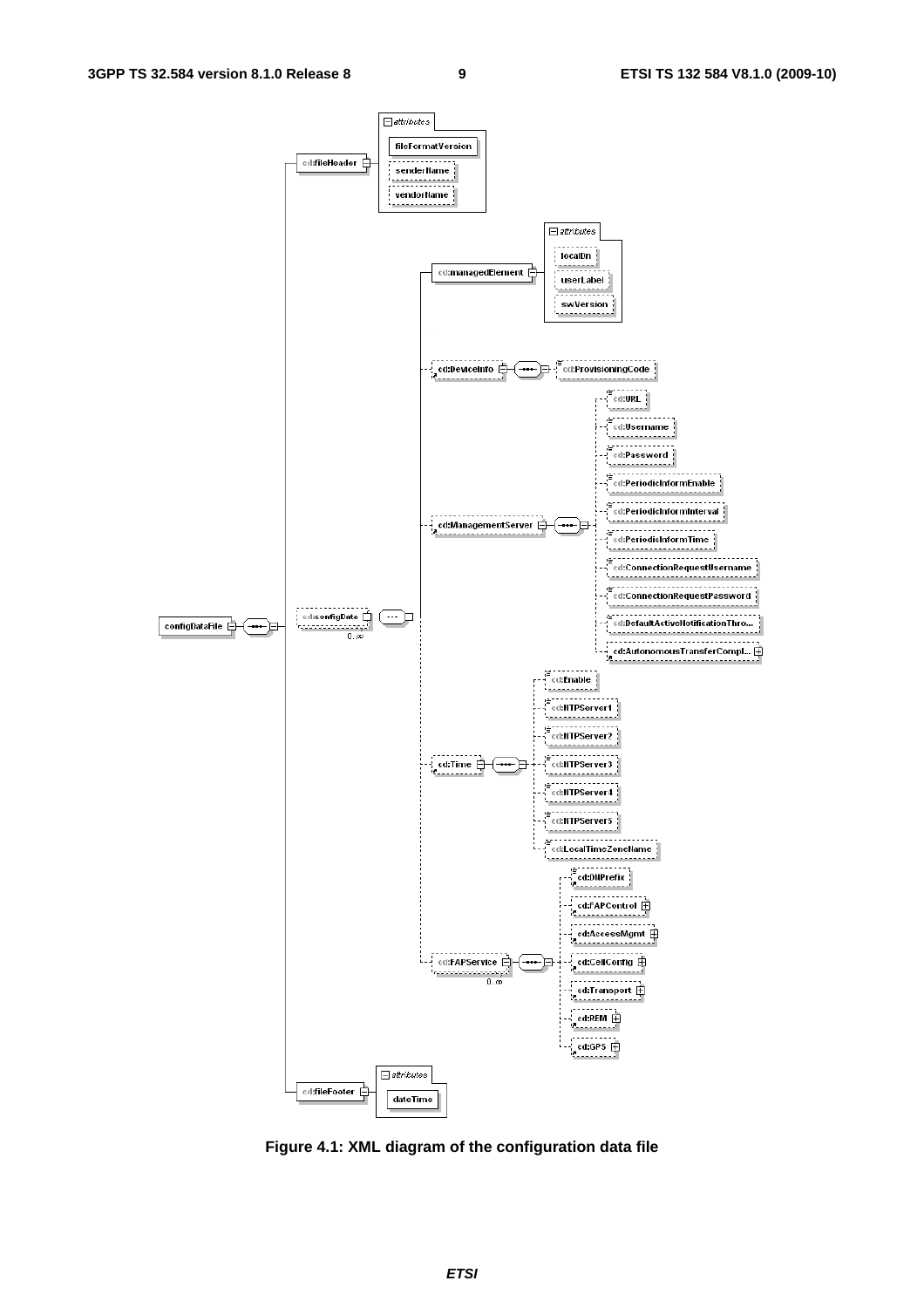### 4.2.2 CM data file XML schema

The following XML schema configData.xsd is the schema for CM data XML files:

```
<?xml version="1.0" encoding="UTF-8"?> 
<! - -
   3GPP TS 32.584 Configuration Data XML file format definition 
   data file XML schema 
  configData.xsd 
--> 
<schema xmlns:cd="http://www.3gpp.org/ftp/specs/archive/32_series/32.584#configData" 
xmlns="http://www.w3.org/2001/XMLSchema" 
targetNamespace="http://www.3gpp.org/ftp/specs/archive/32_series/32.584#configData" 
elementFormDefault="qualified"> 
     <!-- Config data XML elements --> 
     <element name="AccessMode"> 
         <simpleType> 
              <restriction base="string"> 
                  <enumeration value="Open Access"/> 
                  <enumeration value="Closed Access"/> 
                  <enumeration value="Hybrid Access"/> 
              </restriction> 
         </simpleType> 
     </element> 
     <element name="BandIndicator"> 
         <simpleType> 
              <restriction base="string"> 
                  <enumeration value="GSM 850"/> 
                  <enumeration value="GSM 900"/> 
                  <enumeration value="DCS 1800"/> 
                  <enumeration value="PCS 1900"/> 
              </restriction> 
         </simpleType> 
     </element> 
     <element name="InServiceHandling"> 
         <simpleType> 
              <restriction base="string"> 
                  <enumeration value="Immediate"/> 
                  <enumeration value="Delayed"/> 
              </restriction> 
         </simpleType> 
     </element> 
     <element name="MeasurementQuantity-Inter"> 
         <simpleType> 
              <restriction base="string"> 
                  <enumeration value="CPICH Ec/No"/> 
                  <enumeration value="CPICH RSCP"/> 
              </restriction> 
          </simpleType> 
     </element> 
     <element name="MeasurementQuantity-Intra"> 
         <simpleType> 
              <restriction base="string"> 
                  <enumeration value="CPICH Ec/No"/> 
                  <enumeration value="CPICH RSCP"/> 
                  <enumeration value="Pathloss"/> 
              </restriction> 
         </simpleType> 
     </element> 
     <element name="Modifier"> 
         <simpleType> 
              <restriction base="string"> 
                  <enumeration value="create"/> 
                  <enumeration value="delete"/> 
                  <enumeration value="update"/> 
              </restriction> 
          </simpleType> 
     </element> 
     <element name="NonCSGUEAccessDecision"> 
         <simpleType> 
              <restriction base="string"> 
                  <enumeration value="Local"/> 
                  <enumeration value="Query FAP-GW"/> 
                  <enumeration value="By Core"/> 
              </restriction> 
          </simpleType>
```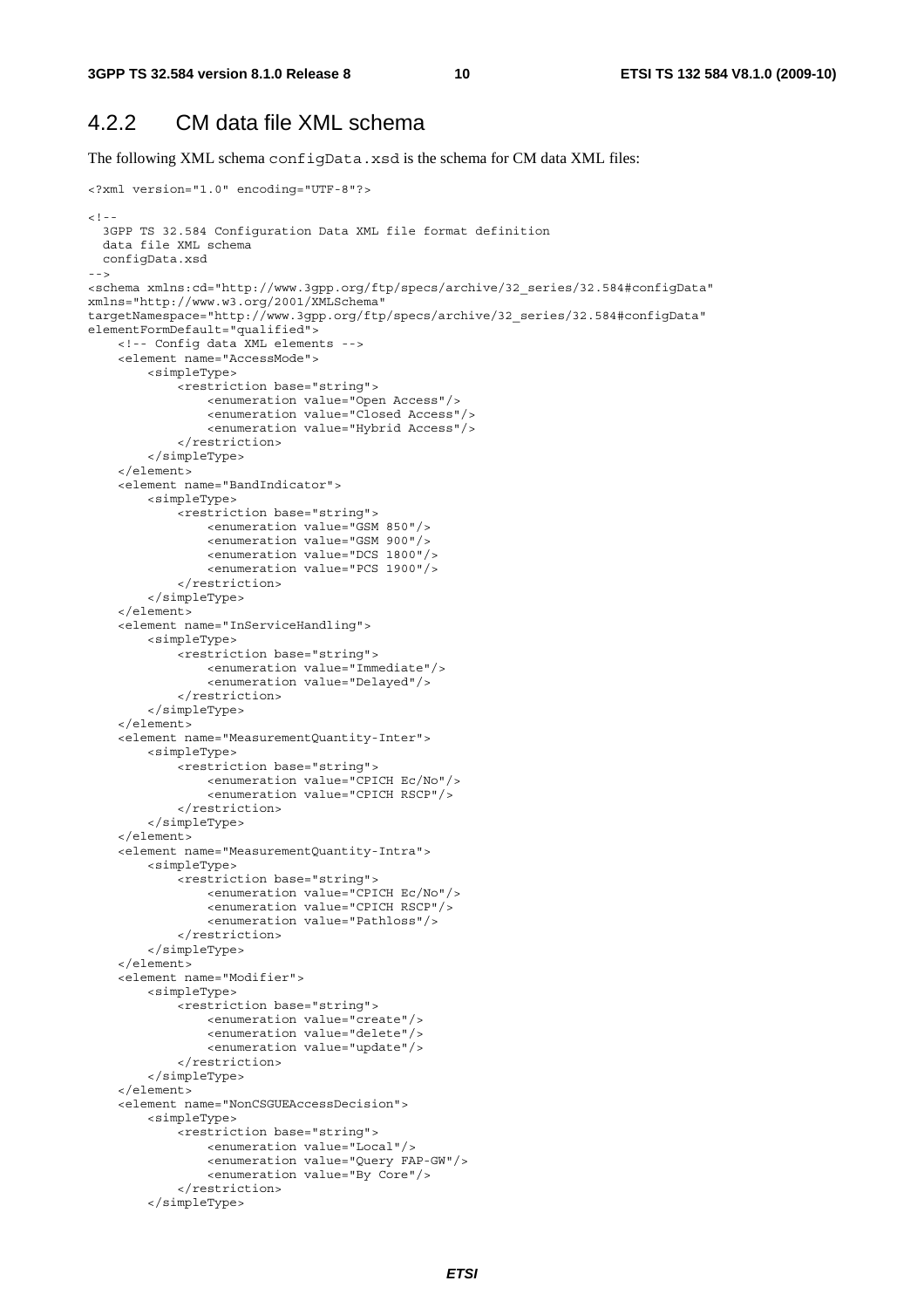#### **3GPP TS 32.584 version 8.1.0 Release 8 11 ETSI TS 132 584 V8.1.0 (2009-10)**

```
 </element> 
 <element name="NonHCSTCRMax"> 
     <simpleType> 
         <restriction base="string"> 
              <enumeration value="not used"/> 
              <enumeration value="30"/> 
              <enumeration value="60"/> 
              <enumeration value="120"/> 
              <enumeration value="180"/> 
              <enumeration value="240"/> 
         </restriction> 
     </simpleType> 
 </element> 
 <element name="NonHCSTCRMaxHyst"> 
     <simpleType> 
         <restriction base="string"> 
              <enumeration value="not used"/> 
              <enumeration value="10"/> 
              <enumeration value="20"/> 
              <enumeration value="30"/> 
              <enumeration value="40"/> 
              <enumeration value="50"/> 
              <enumeration value="60"/> 
              <enumeration value="70"/> 
         </restriction> 
     </simpleType> 
 </element> 
 <element name="NumberOfPSCs"> 
     <simpleType> 
         <restriction base="string"> 
              <enumeration value="5"/> 
              <enumeration value="10"/> 
              <enumeration value="15"/> 
              <enumeration value="20"/> 
              <enumeration value="30"/> 
              <enumeration value="40"/> 
              <enumeration value="50"/> 
              <enumeration value="64"/> 
              <enumeration value="80"/> 
              <enumeration value="120"/> 
              <enumeration value="160"/> 
              <enumeration value="256"/> 
              <enumeration value="alltherest"/> 
              <enumeration value="spare3"/> 
              <enumeration value="spare2"/> 
              <enumeration value="spare1"/> 
         </restriction> 
     </simpleType> 
 </element> 
 <element name="PLMNType"> 
     <simpleType> 
         <restriction base="string"> 
              <enumeration value="GSM-MAP"/> 
              <enumeration value="ANSI-41"/> 
         </restriction> 
     </simpleType> 
 </element> 
 <element name="QualityMeasureCPICH"> 
     <simpleType> 
         <restriction base="string"> 
              <enumeration value="Ec/No"/> 
              <enumeration value="RSCP"/> 
         </restriction> 
     </simpleType> 
\epsilon/element>
 <element name="TCRMax"> 
     <simpleType> 
         <restriction base="string"> 
              <enumeration value="not used"/> 
              <enumeration value="30"/> 
              <enumeration value="60"/> 
              <enumeration value="120"/> 
              <enumeration value="180"/> 
              <enumeration value="240"/> 
          </restriction> 
     </simpleType> 
 </element> 
 <element name="TCRMaxHyst">
```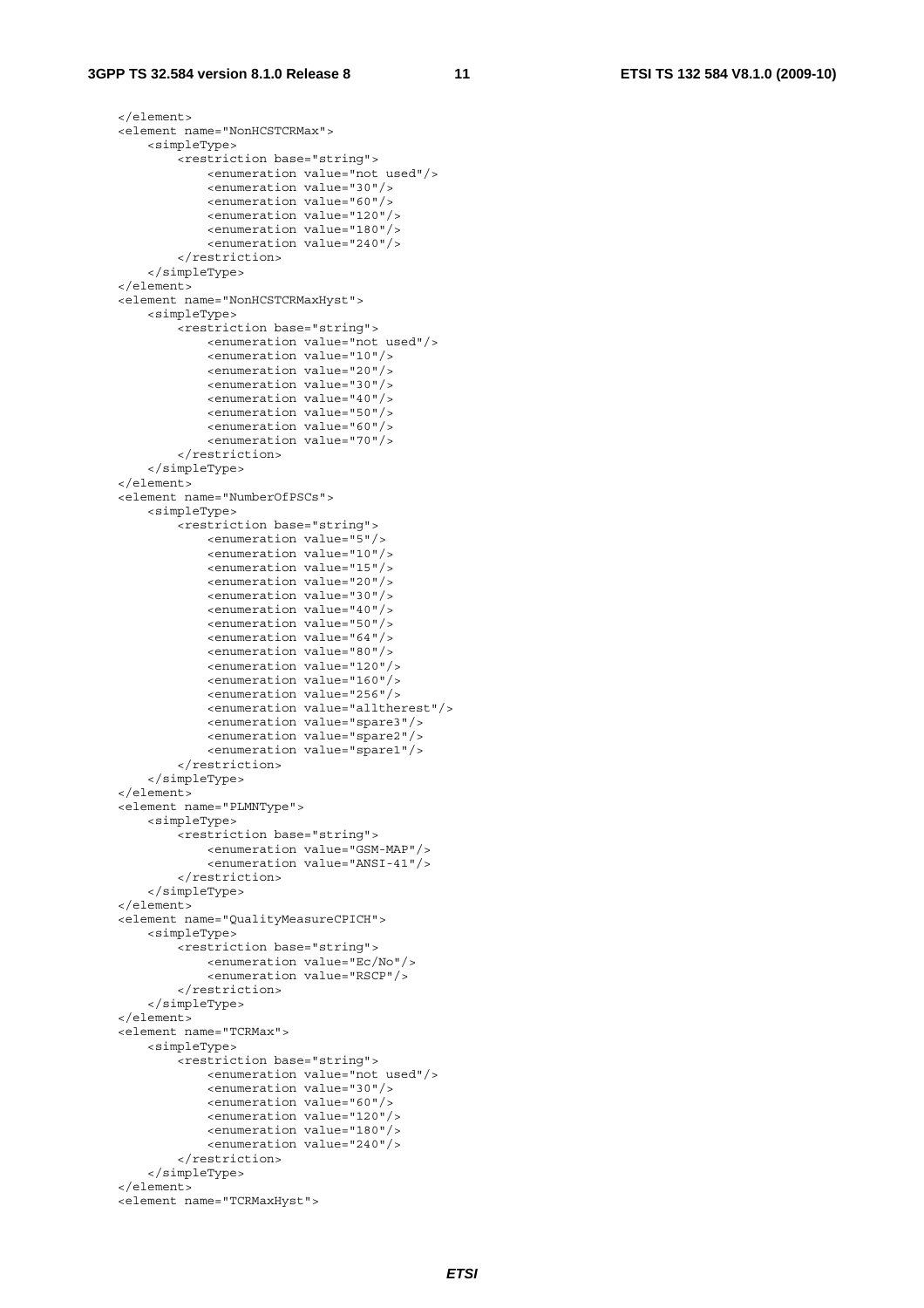<simpleType>

```
 <restriction base="string"> 
                 <enumeration value="not used"/> 
                 <enumeration value="10"/> 
                 <enumeration value="20"/> 
                 <enumeration value="30"/> 
                 <enumeration value="40"/> 
                 <enumeration value="50"/> 
                 <enumeration value="60"/> 
                 <enumeration value="70"/> 
             </restriction> 
         </simpleType> 
    </element> 
    <element name="TransferTypeFilter"> 
         <simpleType> 
             <restriction base="string"> 
                 <enumeration value="Upload"/> 
                 <enumeration value="Download"/> 
                 <enumeration value="Both"/> 
             </restriction> 
         </simpleType> 
    </element> 
    <element name="DeviceInfo"> 
         <complexType> 
             <sequence> 
                 <element name="ProvisioningCode" type="string" minOccurs="0"/> 
             </sequence> 
         </complexType> 
    </element> 
    <element name="AutonomousTransferCompletePolicy"> 
        <complexType> 
             <sequence> 
                .<br><element name="Enable" type="boolean" minOccurs="0"/>
                 <element ref="cd:TransferTypeFilter" minOccurs="0"/> 
                 <element name="FileTypeFilter" type="string" minOccurs="0"/> 
             </sequence> 
         </complexType> 
    </element> 
    <element name="ManagementServer"> 
         <complexType> 
             <sequence> 
                -<br><element name="URL" type="string" minOccurs="0"/>
                 <element name="Username" type="string" minOccurs="0"/> 
                 <element name="Password" type="string" minOccurs="0"/> 
                 <element name="PeriodicInformEnable" type="boolean" minOccurs="0"/> 
                 <element name="PeriodicInformInterval" type="unsignedInt" minOccurs="0"/> 
                 <element name="PeriodicInformTime" type="dateTime" minOccurs="0"/> 
                 <element name="ConnectionRequestUsername" type="string" minOccurs="0"/> 
                 <element name="ConnectionRequestPassword" type="string" minOccurs="0"/> 
                 <element name="DefaultActiveNotificationThrottle" type="unsignedInt" minOccurs="0"/> 
                 <element ref="cd:AutonomousTransferCompletePolicy" minOccurs="0"/> 
             </sequence> 
         </complexType> 
     </element> 
    <element name="Time"> 
        <complexType> 
             <sequence> 
                 <element name="Enable" type="boolean" minOccurs="0"/> 
 <element name="NTPServer1" type="string" minOccurs="0"/> 
 <element name="NTPServer2" type="string" minOccurs="0"/> 
                 <element name="NTPServer3" type="string" minOccurs="0"/> 
                 <element name="NTPServer4" type="string" minOccurs="0"/> 
                 <element name="NTPServer5" type="string" minOccurs="0"/> 
                 <element name="LocalTimeZoneName" type="string" minOccurs="0"/> 
             </sequence> 
         </complexType> 
     </element> 
    <element name="DNPrefix" type="string"/> 
    <element name="Gateway"> 
         <complexType> 
             <sequence> 
                 <element name="SecGWServer1" type="string" minOccurs="0"/> 
                 <element name="SecGWServer2" type="string" minOccurs="0"/> 
 <element name="SecGWServer3" type="string" minOccurs="0"/> 
 <element name="FAPGWServer1" type="string" minOccurs="0"/> 
                 <element name="FAPGWServer2" type="string" minOccurs="0"/> 
                 <element name="FAPGWServer3" type="string" minOccurs="0"/> 
                 <element name="FAPGWPort" type="unsignedInt" minOccurs="0"/>
```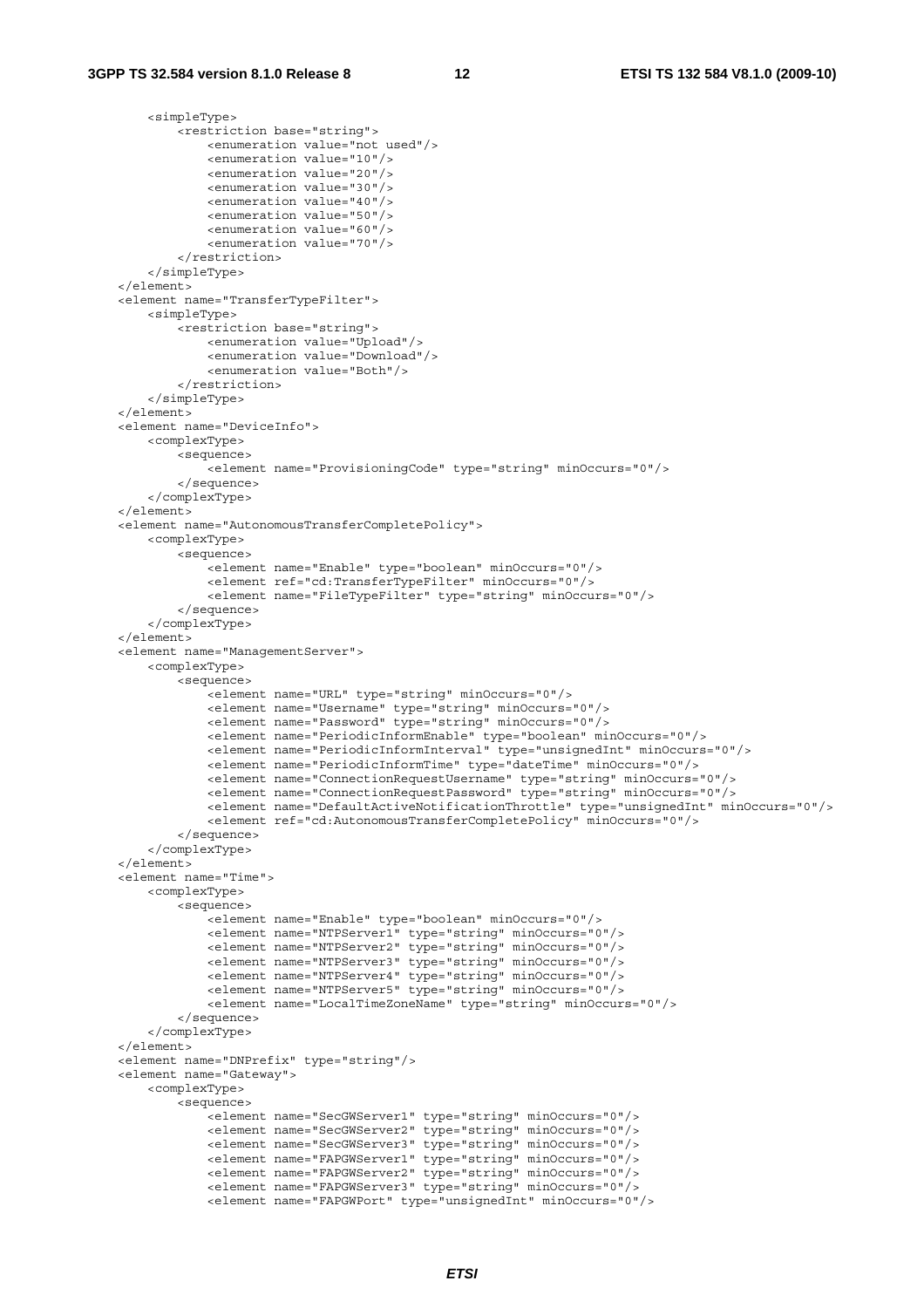```
 </sequence> 
     </complexType> 
 </element> 
 <element name="SelfConfig"> 
     <complexType> 
         <sequence> 
            -<br>-<element name="UARFCNSelfConfigEnable" type="boolean" minOccurs="0"/>
             <element name="PrimaryScramblingCodeSelfConfigEnable" type="boolean" minOccurs="0"/> 
             <element name="MaxFAPTxPowerSelfConfigEnable" type="boolean" minOccurs="0"/> 
              <element name="PCPICHPowerSelfConfigEnable" type="boolean" minOccurs="0"/> 
             <element name="MaxULTxPowerSelfConfigEnable" type="boolean" minOccurs="0"/> 
             <element name="LACRACURASelfConfigEnable" type="boolean" minOccurs="0"/> 
             <element name="NeighborListSelfConfigEnable" type="boolean" minOccurs="0"/> 
              <element name="CellReSelectionSelfConfigEnable" type="boolean" minOccurs="0"/> 
             <element name="IntraFreqMeasSelfConfigEnable" type="boolean" minOccurs="0"/> 
             <element name="InterFreqMeasSelfConfigEnable" type="boolean" minOccurs="0"/> 
             <element name="InterRATMeasSelfConfigEnable" type="boolean" minOccurs="0"/> 
              <element name="UEInternalMeasConfigEnable" type="boolean" minOccurs="0"/> 
         </sequence> 
     </complexType> 
 </element> 
 <element name="UMTS"> 
     <complexType> 
         <sequence> 
            .<br><element ref="cd:SelfConfig" minOccurs="0"/>
              <element ref="cd:Gateway" minOccurs="0"/> 
         </sequence> 
     </complexType> 
 </element> 
 <element name="AdminState" type="boolean"/> 
 <element name="SelfConfigEvents" type="string"/> 
 <element name="EnclosureTamperingDetected" type="boolean"/> 
 <element name="FAPControl"> 
     <complexType> 
         <sequence> 
             <element ref="cd:AdminState" minOccurs="0"/> 
             <element ref="cd:SelfConfigEvents" minOccurs="0"/> 
             <element ref="cd:EnclosureTamperingDetected" minOccurs="0"/> 
             <element ref="cd:UMTS" minOccurs="0"/> 
         </sequence> 
     </complexType> 
 </element> 
 <element name="CSGMembershipDeterminedLocally" type="boolean"/> 
 <element name="HNBName" type="string"/> 
 <element name="HomeZoneName" type="string"/> 
 <element name="MaxConcurrentCSGUsers" type="integer"/> 
 <element name="CSGID" type="unsignedInt"/> 
 <element name="AccessControlList" type="string"/> 
 <element name="MemberDetail"> 
     <complexType> 
         <sequence> 
             <element ref="cd:Modifier" minOccurs="0"/> 
              <element name="Enable" type="boolean" minOccurs="0"/> 
              <element name="IMSI" type="string" minOccurs="0"/> 
             <element name="MSISDN" type="string" minOccurs="0"/> 
             <element name="MembershipExpires" type="dateTime" minOccurs="0"/> 
         </sequence> 
     </complexType> 
 </element> 
 <element name="AccessMgmt"> 
     <complexType> 
         <sequence> 
             <element ref="cd:AccessMode" minOccurs="0"/> 
             <element ref="cd:NonCSGUEAccessDecision" minOccurs="0"/> 
             <element ref="cd:CSGMembershipDeterminedLocally" minOccurs="0"/> 
             <element ref="cd:HNBName" minOccurs="0"/> 
              <element ref="cd:HomeZoneName" minOccurs="0"/> 
             <element ref="cd:MaxConcurrentCSGUsers" minOccurs="0"/> 
             <element ref="cd:CSGID" minOccurs="0"/> 
              <element ref="cd:AccessControlList" minOccurs="0"/> 
              <element ref="cd:MemberDetail" minOccurs="0" maxOccurs="unbounded"/> 
         </sequence> 
     </complexType> 
 </element> 
 <element name="CN"> 
     <complexType> 
         <sequence> 
            .<br><element ref="cd:PLMNType" minOccurs="0"/>
```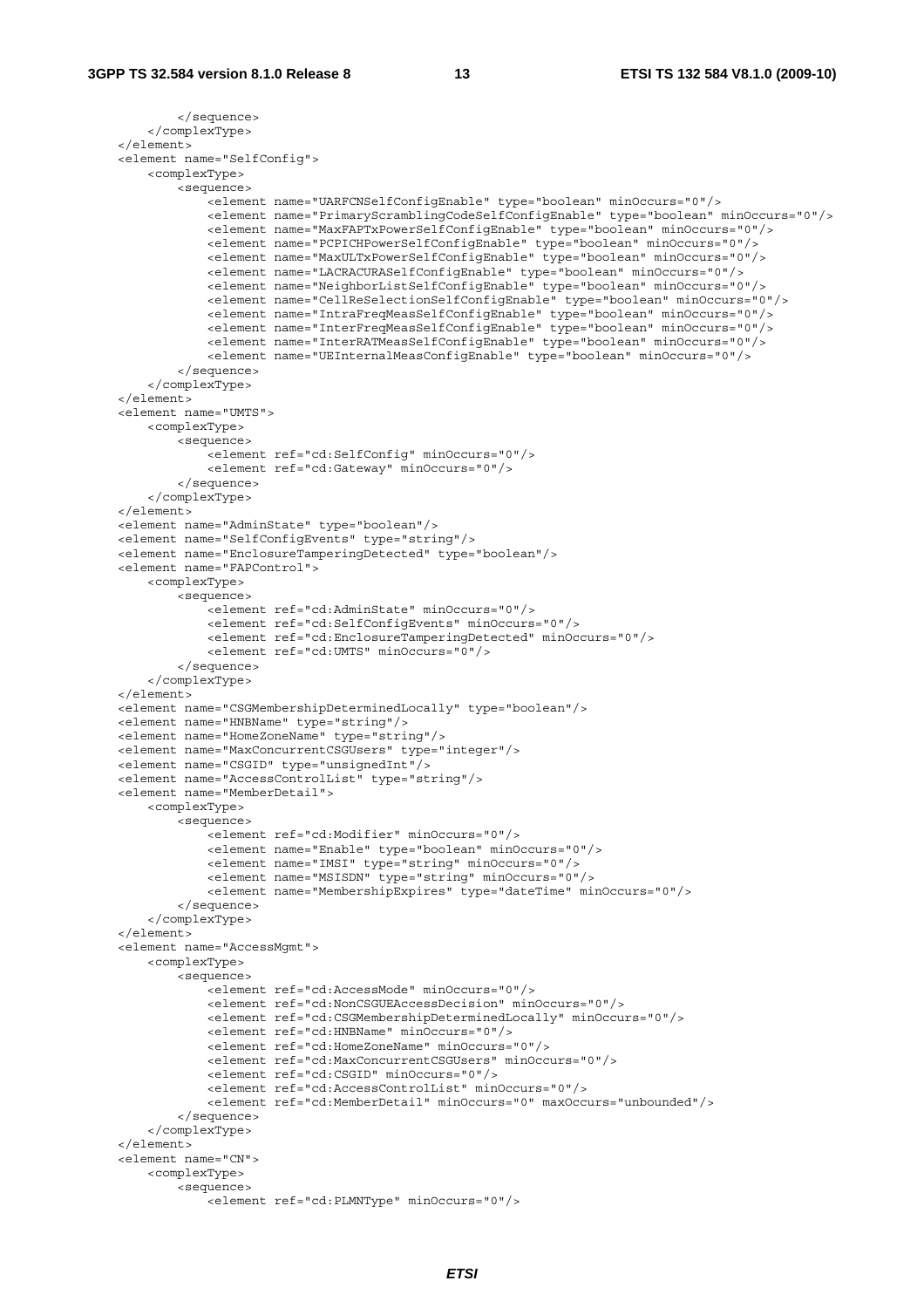#### **3GPP TS 32.584 version 8.1.0 Release 8 14 ETSI TS 132 584 V8.1.0 (2009-10)**

```
 <element name="PLMNID" type="string" minOccurs="0"/> 
                  <element name="EquivPLMNID" type="string" minOccurs="0"/> 
                  <element name="SAC" type="unsignedInt" minOccurs="0"/> 
                  <element name="LACRAC" type="string" minOccurs="0"/> 
                  <element name="CSDomain" minOccurs="0"> 
                      <complexType> 
                          <sequence> 
                              <element name="T3212" type="unsignedInt" minOccurs="0"/> 
                              <element name="IMSIAttachDetachEnable" type="boolean" minOccurs="0"/> 
                          </sequence> 
                      </complexType> 
                  </element> 
                  <element name="PSDomain" minOccurs="0"> 
                      <complexType> 
                          <sequence> 
                             -<br><element name="NetworkModeOperationCombined" type="boolean"
minOrcures=10"/>
                          </sequence> 
                      </complexType> 
                 </element> 
             </sequence> 
         </complexType> 
     </element> 
     <element name="CSG"> 
         <complexType> 
             <sequence> 
                  <element name="UARFCNDLList" type="string" minOccurs="0"/> 
                  <element name="CSGPSCSplitInfo" minOccurs="0"> 
                      <complexType> 
                          <sequence> 
                             _<br><element name="StartPSCRange1Coefficient" type="unsignedInt"
minOccurs="0"/> 
                              <element ref="cd:NumberOfPSCs" minOccurs="0"/> 
                              <element name="PSCRange2Offset" type="unsignedInt" minOccurs="0"/> 
                          </sequence> 
                      </complexType> 
                  </element> 
             </sequence> 
         </complexType> 
     </element> 
     <element name="CellSelection"> 
         <complexType> 
             <sequence> 
                  <element ref="cd:QualityMeasureCPICH" minOccurs="0"/> 
                  <element name="QqualMin" type="integer" minOccurs="0"/> 
                  <element name="QqualMinOffset" type="unsignedInt" minOccurs="0"/> 
                  <element name="QRxLevMin" type="integer" minOccurs="0"/> 
                  <element name="DeltaQRxLevMin" type="integer" minOccurs="0"/> 
                  <element name="QRxLevMinOffset" type="unsignedInt" minOccurs="0"/> 
                  <element name="QHyst1s" type="unsignedInt" minOccurs="0"/> 
                  <element name="QHyst2s" type="unsignedInt" minOccurs="0"/> 
                  <element name="TReselections" type="unsignedInt" minOccurs="0"/> 
                  <element name="SIntrasearch" type="integer" minOccurs="0"/> 
                  <element name="SIntersearch" type="integer" minOccurs="0"/> 
                  <element name="SSearchHCS" type="integer" minOccurs="0"/> 
                  <element name="SSearchRAT" type="integer" minOccurs="0"/> 
                  <element name="SHCSRAT" type="integer" minOccurs="0"/> 
                  <element name="SLimitSearchRAT" type="integer" minOccurs="0"/> 
                  <element ref="cd:NonHCSTCRMax" minOccurs="0"/> 
                  <element name="NonHCSNCR" type="unsignedInt" minOccurs="0"/> 
                  <element ref="cd:NonHCSTCRMaxHyst" minOccurs="0"/> 
                  <element name="QHCS" type="unsignedInt" minOccurs="0"/> 
                  <element name="UseOfHCS" type="boolean" minOccurs="0"/> 
                  <element name="HCSPrio" type="unsignedInt" minOccurs="0"/> 
                  <element ref="cd:TCRMax" minOccurs="0"/> 
                  <element name="NCR" type="unsignedInt" minOccurs="0"/> 
                  <element ref="cd:TCRMaxHyst" minOccurs="0"/> 
                  <element name="UETxPwrMaxRACH" type="integer" minOccurs="0"/> 
             </sequence> 
         </complexType> 
     </element> 
     <element name="RRCTimers"> 
         <complexType> 
             <sequence> 
                  <element name="T300" type="unsignedInt" minOccurs="0"/> 
                  <element name="T301" type="unsignedInt" minOccurs="0"/> 
 <element name="T302" type="unsignedInt" minOccurs="0"/> 
 <element name="T304" type="unsignedInt" minOccurs="0"/>
```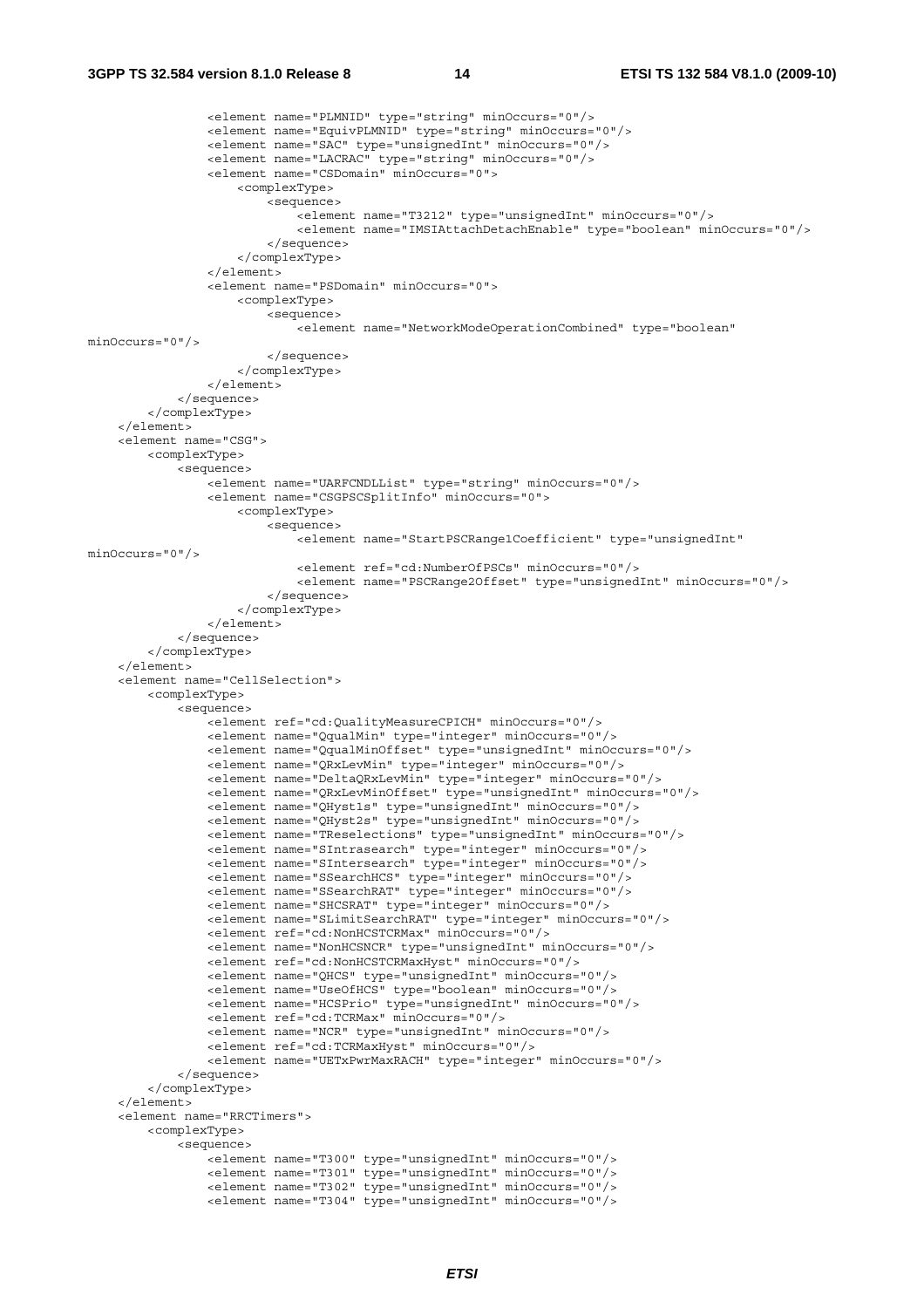<element name="T305" type="unsignedInt" minOccurs="0"/> <element name="T307" type="unsignedInt" minOccurs="0"/> <element name="T308" type="unsignedInt" minOccurs="0"/> <element name="T309" type="unsignedInt" minOccurs="0"/> <element name="T310" type="unsignedInt" minOccurs="0"/> <element name="T311" type="unsignedInt" minOccurs="0"/> <element name="T312" type="unsignedInt" minOccurs="0"/> <element name="T313" type="unsignedInt" minOccurs="0"/> <element name="T314" type="unsignedInt" minOccurs="0"/> <element name="T315" type="unsignedInt" minOccurs="0"/> <element name="T316" type="unsignedInt" minOccurs="0"/> <element name="T317" type="unsignedInt" minOccurs="0"/> <element name="N300" type="unsignedInt" minOccurs="0"/> <element name="N301" type="unsignedInt" minOccurs="0"/> <element name="N302" type="unsignedInt" minOccurs="0"/> <element name="N304" type="unsignedInt" minOccurs="0"/> <element name="N310" type="unsignedInt" minOccurs="0"/> <element name="N312" type="unsignedInt" minOccurs="0"/> <element name="N313" type="unsignedInt" minOccurs="0"/> <element name="N315" type="unsignedInt" minOccurs="0"/> <element name="WaitTime" type="unsignedInt" minOccurs="0"/> </sequence> </complexType> </element> <element name="DRX"> <complexType> <sequence> <element name="DRXCycleLengthCoefficientCS" type="unsignedInt" minOccurs="0"/> <element name="DRXCycleLengthCoefficientPS" type="unsignedInt" minOccurs="0"/> <element name="UTRANDRXCycleLengthCoefficient" type="unsignedInt" minOccurs="0"/> </sequence> </complexType> </element> <element name="PowerControl"> <complexType> <sequence> <element name="ConstantValue" type="integer" minOccurs="0"/> <element name="PowerRampStepUp" type="unsignedInt" minOccurs="0"/> <element name="PreambleRetransMax" type="unsignedInt" minOccurs="0"/> <element name="PersistenceScaleFactor" type="unsignedInt" minOccurs="0"/> <element name="MMax" type="unsignedInt" minOccurs="0"/> <element name="NB01Min" type="unsignedInt" minOccurs="0"/> <element name="NB01Max" type="unsignedInt" minOccurs="0"/> </sequence> </complexType> </element> <element name="CellRestriction"> <complexType> <sequence> .<br><element name="CellBarred" type="boolean" minOccurs="0"/> <element name="IntraFreqCellReselectionIndicator" type="boolean" minOccurs="0"/> <element name="TBarred" type="unsignedInt" minOccurs="0"/> <element name="AccessClassBarredListCS" type="string" minOccurs="0"/> <element name="AccessClassBarredListPS" type="string" minOccurs="0"/> <element name="CellReservedForOperatorUse" type="boolean" minOccurs="0"/> </sequence> </complexType> </element> <element name="IntraFreqMeas"> <complexType> <sequence> <element ref="cd:MeasurementQuantity-Intra" minOccurs="0"/> <element name="FilterCoefficient" type="unsignedInt" minOccurs="0"/> <element name="IntraFrequencyEventIdentity" type="string" minOccurs="0"/> <element name="TriggeringCondition2Event1a" type="string" minOccurs="0"/> <element name="TriggeringCondition1Event1b" type="string" minOccurs="0"/> <element name="TriggeringCondition2Event1e" type="string" minOccurs="0"/> <element name="TriggeringCondition1Event1f" type="string" minOccurs="0"/> <element name="ReportingRangeEvent1a" type="unsignedInt" minOccurs="0"/> <element name="ReportingRangeEvent1b" type="unsignedInt" minOccurs="0"/> <element name="WeightingFactorEvent1a" type="unsignedInt" minOccurs="0"/> <element name="WeightingFactorEvent1b" type="unsignedInt" minOccurs="0"/> <element name="ReportDeactivationThresholdEvent1a" type="unsignedInt" minOccurs="0"/> <element name="ReportingAmountEvent1a" type="integer" minOccurs="0"/> <element name="ReportingAmountEvent1c" type="integer" minOccurs="0"/> <element name="ReportingIntervalEvent1a" type="unsignedInt" minOccurs="0"/> <element name="ReportingIntervalEvent1c" type="unsignedInt" minOccurs="0"/>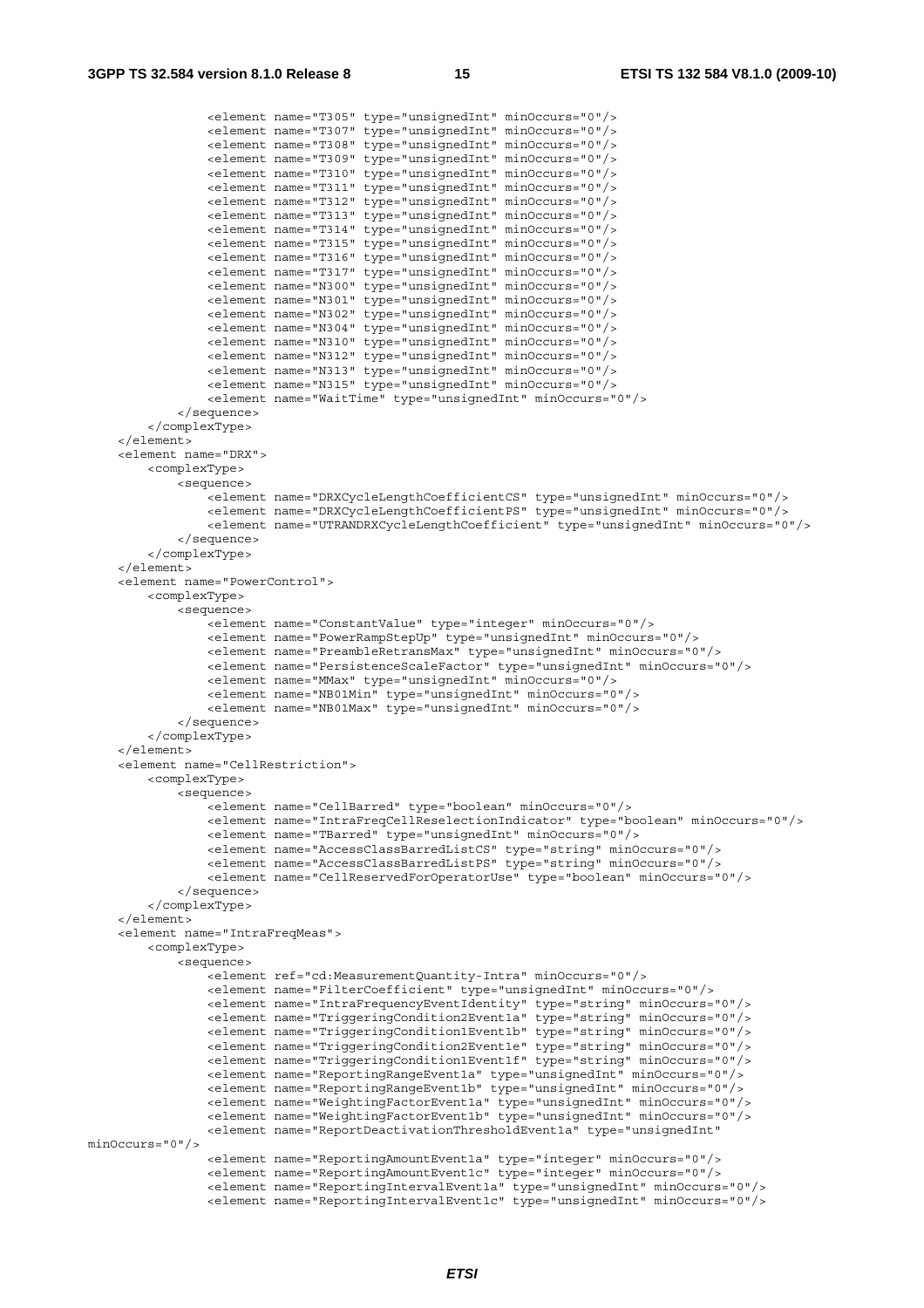<element name="HysteresisEvent1a" type="unsignedInt" minOccurs="0"/> <element name="HysteresisEvent1b" type="unsignedInt" minOccurs="0"/> <element name="HysteresisEvent1c" type="unsignedInt" minOccurs="0"/> <element name="HysteresisEvent1e" type="unsignedInt" minOccurs="0"/> <element name="HysteresisEvent1f" type="unsignedInt" minOccurs="0"/> <element name="TimeToTriggerEvent1a" type="unsignedInt" minOccurs="0"/> <element name="TimeToTriggerEvent1b" type="unsignedInt" minOccurs="0"/> <element name="TimeToTriggerEvent1c" type="unsignedInt" minOccurs="0"/> <element name="TimeToTriggerEvent1e" type="unsignedInt" minOccurs="0"/> <element name="TimeToTriggerEvent1f" type="unsignedInt" minOccurs="0"/> <element name="ThresholdUsedFrequencyEvent1e" type="integer" minOccurs="0"/> <element name="ThresholdUsedFrequencyEvent1f" type="integer" minOccurs="0"/> <element name="ReplacementActivationThresholdEvent1c" type="unsignedInt" minOccurs="0"/> </sequence> </complexType> </element> <element name="InterFreqMeas"> <complexType> <sequence> <element ref="cd:MeasurementQuantity-Inter" minOccurs="0"/> <element name="FilterCoefficient" type="unsignedInt" minOccurs="0"/> <element name="InterFrequencyEventIdentity" type="string" minOccurs="0"/> <element name="WeightingFactorEvent2a" type="unsignedInt" minOccurs="0"/> <element name="WeightingFactorEvent2b" type="unsignedInt" minOccurs="0"/> <element name="WeightingFactorEvent2d" type="unsignedInt" minOccurs="0"/> <element name="WeightingFactorEvent2f" type="unsignedInt" minOccurs="0"/> <element name="HysteresisEvent2a" type="unsignedInt" minOccurs="0"/> <element name="HysteresisEvent2b" type="unsignedInt" minOccurs="0"/> <element name="HysteresisEvent2d" type="unsignedInt" minOccurs="0"/> <element name="HysteresisEvent2f" type="unsignedInt" minOccurs="0"/> <element name="TimeToTriggerEvent2a" type="unsignedInt" minOccurs="0"/> <element name="TimeToTriggerEvent2b" type="unsignedInt" minOccurs="0"/> <element name="TimeToTriggerEvent2d" type="unsignedInt" minOccurs="0"/> <element name="TimeToTriggerEvent2f" type="unsignedInt" minOccurs="0"/> <element name="ThresholdUsedFrequencyEvent2b" type="integer" minOccurs="0"/> <element name="ThresholdUsedFrequencyEvent2d" type="integer" minOccurs="0"/> <element name="ThresholdUsedFrequencyEvent2f" type="integer" minOccurs="0"/> </sequence> </complexType> </element> <element name="InterRATMeas"> <complexType> <sequence> <element name="GSMFilterCoefficient" type="unsignedInt" minOccurs="0"/> <element name="BSICVerificationRequired" type="boolean" minOccurs="0"/> <element name="WeightingFactor" type="unsignedInt" minOccurs="0"/> <element name="Hysteresis" type="unsignedInt" minOccurs="0"/> <element name="TimeToTrigger" type="unsignedInt" minOccurs="0"/> <element name="ThresholdOwnSystem" type="integer" minOccurs="0"/> <element name="ThresholdOtherSystem" type="integer" minOccurs="0"/> </sequence> </complexType> </element> <element name="UEInternalMeas"> <complexType> <sequence> <element name="FilterCoefficient" type="unsignedInt" minOccurs="0"/> <element name="UETxPwrThresholdEvent6a" type="integer" minOccurs="0"/> <element name="TimeToTriggerEvent6a" type="unsignedInt" minOccurs="0"/> <element name="UETxPwrThresholdEvent6b" type="integer" minOccurs="0"/> <element name="TimeToTriggerEvent6b" type="unsignedInt" minOccurs="0"/> </sequence> </complexType>  $\epsilon$ /elements <element name="RF"> <complexType> <sequence> <element name="UARFCNDL" type="string" minOccurs="0"/> <element name="UARFCNDLToProtect" type="string" minOccurs="0"/> <element name="PrimaryScramblingCode" type="string" minOccurs="0"/> <element name="MaxFAPTxPower" type="string" minOccurs="0"/> <element name="MaxULTxPower" type="string" minOccurs="0"/> <element name="PCPICHPower" type="string" minOccurs="0"/> <element name="PowerOffsetPilotDPDCH" type="unsignedInt" minOccurs="0"/> <element name="FAPCoverageTarget" type="unsignedInt" minOccurs="0"/> <element name="PSCHPower" type="integer" minOccurs="0"/> <element name="SSCHPower" type="integer" minOccurs="0"/>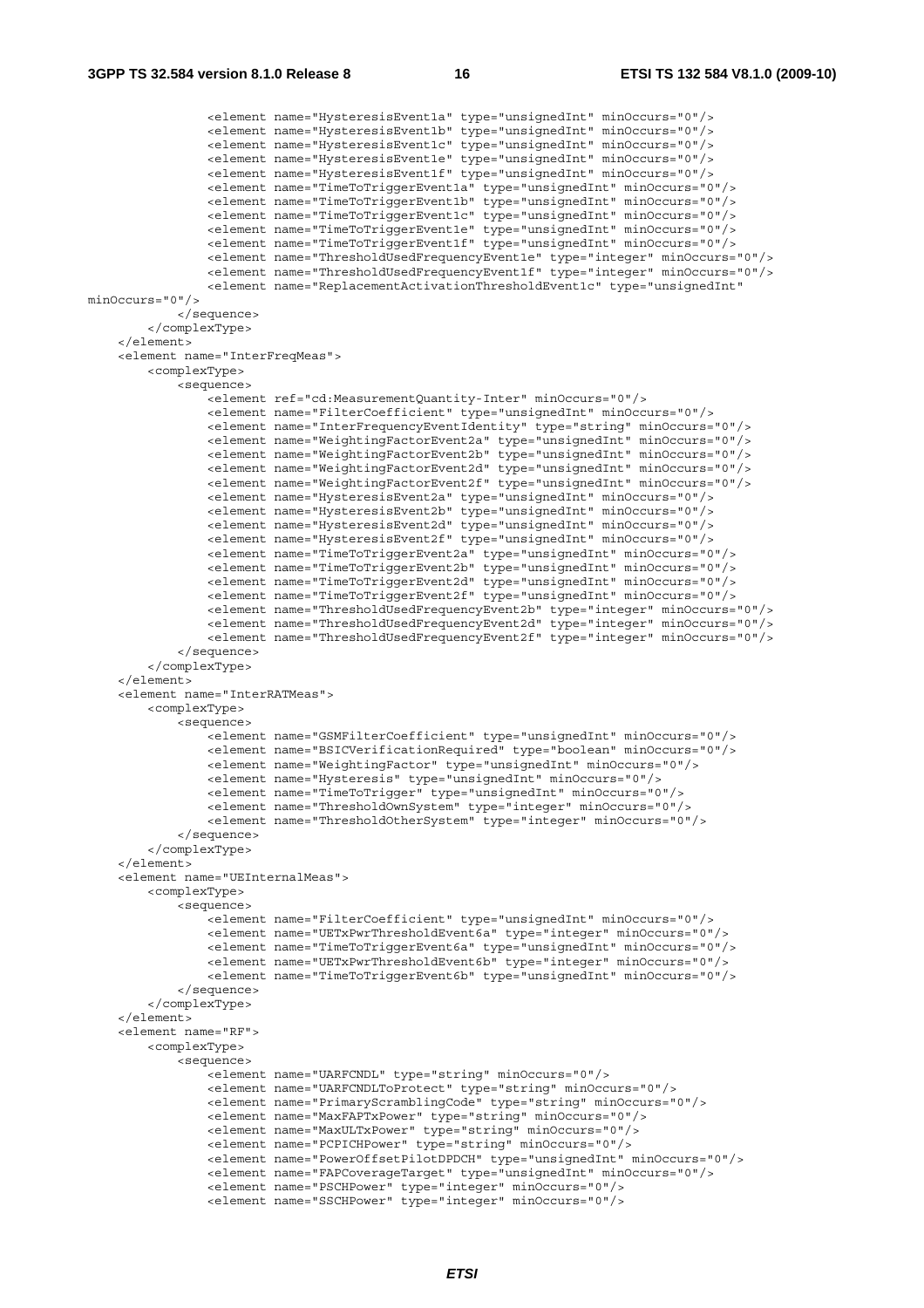```
 <element name="PICHPower" type="integer" minOccurs="0"/> 
                 <element name="PCHPower" type="integer" minOccurs="0"/> 
                 <element name="FACHPower" type="integer" minOccurs="0"/> 
 <element name="BCHPower" type="integer" minOccurs="0"/> 
 <element name="AICHPower" type="integer" minOccurs="0"/> 
                 <element name="CTCHAllocationPeriod" type="unsignedInt" minOccurs="0"/> 
                 <element name="CBSFrameOffset" type="unsignedInt" minOccurs="0"/> 
                 <element name="MaxTTI" type="unsignedInt" minOccurs="0"/> 
             </sequence> 
         </complexType> 
    </element> 
    <element name="IntraFreqCell"> 
         <complexType> 
             <sequence> 
                 <element ref="cd:Modifier" minOccurs="0"/> 
                 <element name="Enable" type="boolean" minOccurs="0"/> 
                 <element name="MustInclude" type="boolean" minOccurs="0"/> 
                 <element name="PLMNID" type="string" minOccurs="0"/> 
                 <element name="RNCID" type="unsignedInt" minOccurs="0"/> 
                 <element name="CID" type="unsignedInt" minOccurs="0"/> 
                 <element name="LAC" type="unsignedInt" minOccurs="0"/> 
                 <element name="RAC" type="unsignedInt" minOccurs="0"/> 
                 <element name="URA" type="unsignedInt" minOccurs="0"/> 
                 <element name="PCPICHScramblingCode" type="unsignedInt" minOccurs="0"/> 
                 <element name="PCPICHTxPower" type="integer" minOccurs="0"/> 
             </sequence> 
         </complexType> 
     </element> 
    <element name="InterFreqCell"> 
         <complexType> 
             <sequence> 
                 <element ref="cd:Modifier" minOccurs="0"/> 
                 <element name="Enable" type="boolean" minOccurs="0"/> 
                 <element name="MustInclude" type="boolean" minOccurs="0"/> 
                 <element name="PLMNID" type="string" minOccurs="0"/> 
                 <element name="RNCID" type="unsignedInt" minOccurs="0"/> 
                 <element name="CID" type="unsignedInt" minOccurs="0"/> 
                 <element name="LAC" type="unsignedInt" minOccurs="0"/> 
                 <element name="RAC" type="unsignedInt" minOccurs="0"/> 
                 <element name="URA" type="unsignedInt" minOccurs="0"/> 
                 <element name="UARFCNUL" type="unsignedInt" minOccurs="0"/> 
                 <element name="UARFCNDL" type="unsignedInt" minOccurs="0"/> 
                 <element name="PCPICHScramblingCode" type="unsignedInt" minOccurs="0"/> 
                 <element name="PCPICHTxPower" type="integer" minOccurs="0"/> 
             </sequence> 
         </complexType> 
    </element> 
     <element name="InterRATCell"> 
         <complexType> 
             <sequence> 
                 <element name="GSM" minOccurs="0" maxOccurs="unbounded"> 
                     <complexType> 
                         <sequence> 
                              <element ref="cd:Modifier" minOccurs="0"/> 
                              <element name="Enable" type="boolean" minOccurs="0"/> 
                              <element name="MustInclude" type="boolean" minOccurs="0"/> 
                              <element name="PLMNID" type="string" minOccurs="0"/> 
                              <element name="LAC" type="unsignedInt" minOccurs="0"/> 
                              <element name="BSIC" type="unsignedInt" minOccurs="0"/> 
                              <element name="CI" type="unsignedInt" minOccurs="0"/> 
                              <element ref="cd:BandIndicator" minOccurs="0"/> 
                              <element name="BCCHARFCN" type="unsignedInt" minOccurs="0"/> 
                         </sequence> 
                      </complexType> 
                 </element> 
             </sequence> 
         </complexType> 
    </element> 
    <element name="NeighborList"> 
         <complexType> 
             <sequence> 
                .<br><element ref="cd:IntraFreqCell" minOccurs="0" maxOccurs="unbounded"/>
                 <element ref="cd:InterFreqCell" minOccurs="0" maxOccurs="unbounded"/> 
                 <element ref="cd:InterRATCell" minOccurs="0"/> 
             </sequence> 
         </complexType> 
     </element> 
     <element name="FDDFAP">
```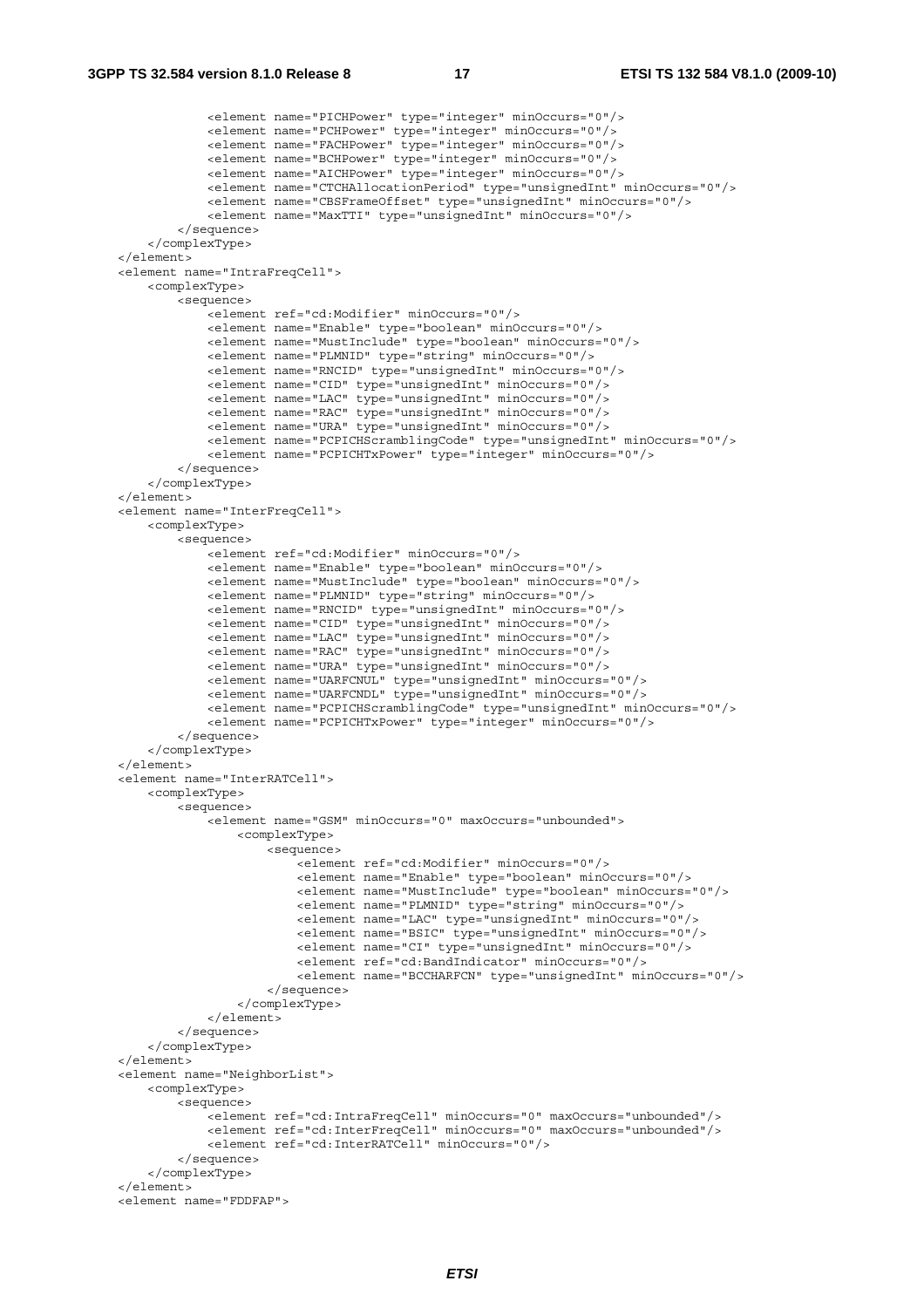```
 <complexType> 
             <sequence> 
                .<br><element name="HSFlag" type="boolean" minOccurs="0"/>
                 <element name="HSEnable" type="boolean" minOccurs="0"/> 
                 <element name="NumOfHSPDSCHs" type="unsignedInt" minOccurs="0"/> 
                 <element name="NumOfHSSCCHs" type="unsignedInt" minOccurs="0"/> 
                 <element ref="cd:CellSelection" minOccurs="0"/> 
                 <element ref="cd:RRCTimers" minOccurs="0"/> 
                 <element ref="cd:DRX" minOccurs="0"/> 
                 <element ref="cd:PowerControl" minOccurs="0"/> 
                 <element ref="cd:CellRestriction" minOccurs="0"/> 
                 <element ref="cd:IntraFreqMeas" minOccurs="0"/> 
                 <element ref="cd:InterFreqMeas" minOccurs="0"/> 
                 <element ref="cd:InterRATMeas" minOccurs="0"/> 
                 <element ref="cd:UEInternalMeas" minOccurs="0"/> 
                 <element ref="cd:RF" minOccurs="0"/> 
                 <element ref="cd:NeighborList" minOccurs="0"/> 
             </sequence> 
         </complexType> 
    </element> 
    <element name="RAN"> 
        <complexType> 
             <sequence> 
                 <element name="URAList" type="string" minOccurs="0"/> 
 <element name="RNCID" type="unsignedInt" minOccurs="0"/> 
 <element name="CellID" type="unsignedInt" minOccurs="0"/> 
                 <element name="HNBIDRealm" type="string" minOccurs="0"/> 
                 <element name="TRatC" type="unsignedInt" minOccurs="0"/> 
                 <element name="TRafC" type="unsignedInt" minOccurs="0"/> 
 <element name="NRafC" type="unsignedInt" minOccurs="0"/> 
 <element name="TigOR" type="unsignedInt" minOccurs="0"/> 
                 <element name="TinTR" type="unsignedInt" minOccurs="0"/> 
                 <element name="TDataFwd" type="unsignedInt" minOccurs="0"/> 
                 <element name="TRelocPrep" type="unsignedInt" minOccurs="0"/> 
                 <element name="TRelocOverall" type="unsignedInt" minOccurs="0"/> 
                 <element ref="cd:CSG" minOccurs="0"/> 
                 <element ref="cd:FDDFAP" minOccurs="0"/> 
            </sequence> 
         </complexType> 
    </element> 
    <element name="CellConfig"> 
        <complexType> 
            <sequence> 
                 <element name="UMTS" minOccurs="0"> 
                     <complexType> 
                         <sequence> 
                             <element ref="cd:CN" minOccurs="0"/> 
                             <element ref="cd:RAN" minOccurs="0"/> 
                         </sequence> 
                     </complexType> 
                 </element> 
            </sequence> 
         </complexType> 
    </element> 
    <element name="SCTP"> 
        <complexType> 
             <sequence> 
                 <element name="Enable" type="boolean" minOccurs="0"/> 
                 <element name="HBInterval" type="unsignedInt" minOccurs="0"/> 
                 <element name="MaxAssociationRetransmits" type="unsignedInt" minOccurs="0"/> 
 <element name="MaxInitRetransmits" type="unsignedInt" minOccurs="0"/> 
 <element name="MaxPathRetransmits" type="unsignedInt" minOccurs="0"/> 
                 <element name="RTOInitial" type="unsignedInt" minOccurs="0"/> 
 <element name="RTOMax" type="unsignedInt" minOccurs="0"/> 
 <element name="RTOMin" type="unsignedInt" minOccurs="0"/> 
                 <element name="ValCookieLife" type="unsignedInt" minOccurs="0"/> 
             </sequence> 
        </complexType> 
    </element> 
    <element name="RealTime"> 
        <complexType> 
            <sequence> 
               -<br><element name="RTCPEnable" type="boolean" minOccurs="0"/>
            </sequence> 
         </complexType> 
    </element> 
    <element name="Packet"> 
        <complexType>
```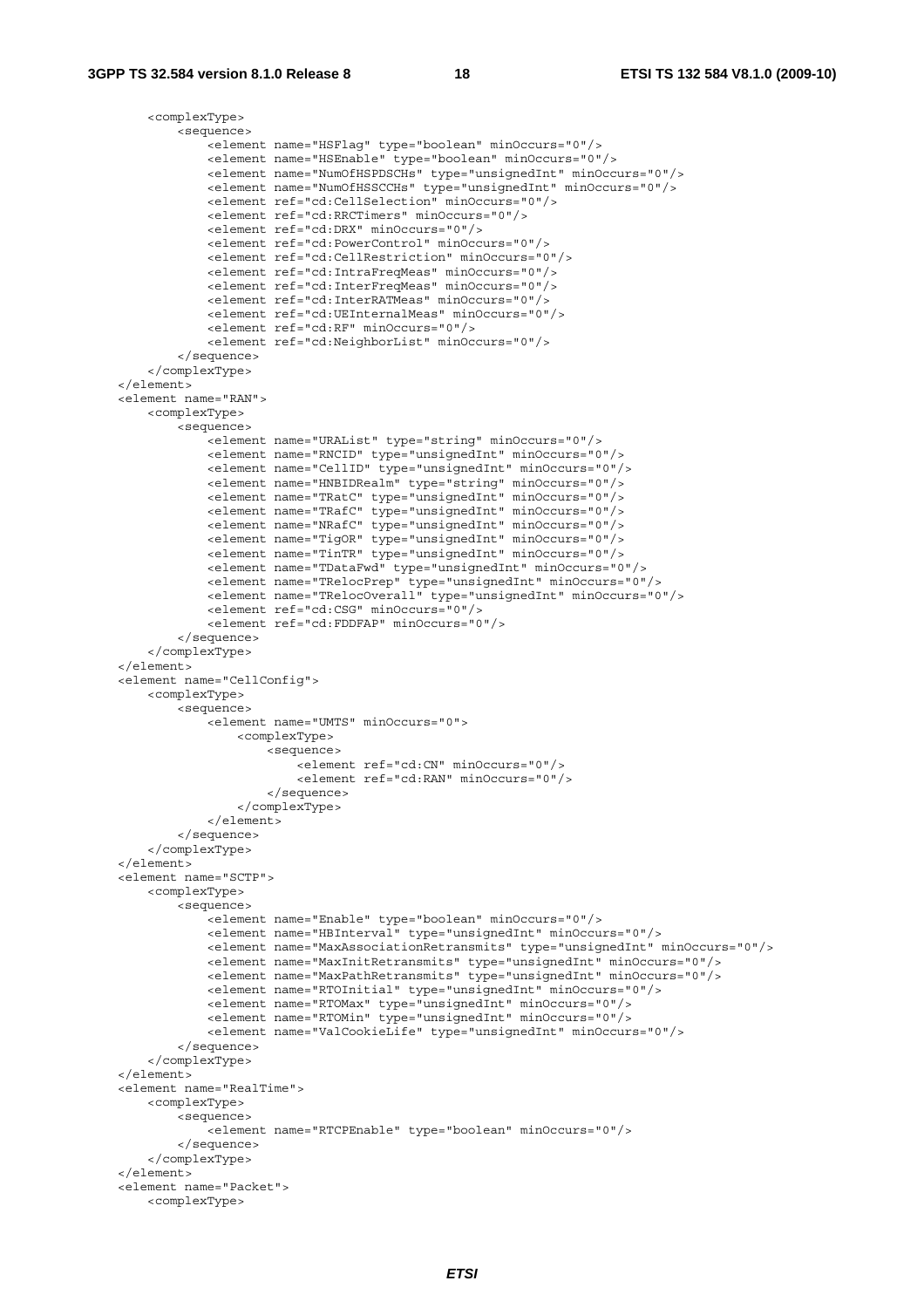#### **3GPP TS 32.584 version 8.1.0 Release 8 19 ETSI TS 132 584 V8.1.0 (2009-10)**

```
 <sequence> 
                 .<br><element name="EchoInterval" type="unsignedInt" minOccurs="0"/>
              </sequence> 
         </complexType> 
     </element> 
     <element name="Tunnel"> 
         <complexType> 
              <sequence> 
                 .<br><element name="VirtualInterface" minOccurs="0" maxOccurs="unbounded">
                      <complexType> 
                           <sequence> 
                               <element name="Enable" type="boolean" minOccurs="0"/> 
                               <element ref="cd:Modifier" minOccurs="0"/> 
                               <element name="CryptoProfile" type="string" minOccurs="0"/> 
                               <element name="DSCPMarkPolicy" type="integer" minOccurs="0"/> 
                           </sequence> 
                       </complexType> 
                  </element> 
              </sequence> 
         </complexType> 
     </element> 
     <element name="Security"> 
         <complexType> 
              <sequence> 
                  <element name="Secret" minOccurs="0" maxOccurs="unbounded"> 
                      <complexType> 
                           <sequence> 
                               <element name="Enable" type="boolean" minOccurs="0"/> 
                           </sequence> 
                       </complexType> 
                  </element> 
                  <element name="Pkey" minOccurs="0" maxOccurs="unbounded"> 
                      <complexType> 
                           <sequence> 
                               <element name="Enable" type="boolean" minOccurs="0"/> 
                           </sequence> 
                       </complexType> 
                  </element> 
                  <element name="CryptoProfile" minOccurs="0" maxOccurs="unbounded"> 
                       <complexType> 
                           <sequence> 
                              .<br><element ref="cd:Modifier" minOccurs="0"/>
                               <element name="Enable" type="boolean" minOccurs="0"/> 
                               <element name="AuthMethod" type="string"/> 
                               <element name="MaxChildSA" type="unsignedInt" minOccurs="0"/> 
                               <element name="IKEEncrypt" type="string"/> 
                               <element name="IKEPRF" type="string"/> 
                               <element name="IKEIntegrity" type="string"/> 
                               <element name="IKEDH" type="string"/> 
                               <element name="ESPEncrypt" type="string"/> 
                               <element name="ESPIntegrity" type="string"/> 
                               <element name="IPsecWindowSize" type="unsignedInt" minOccurs="0"/> 
                               <element name="IKERekeyLifetime" type="unsignedInt" minOccurs="0"/> 
                               <element name="IPsecRekeyLifetimeByte" type="unsignedInt" 
minOccurs="0"/> 
                               <element name="IPsecRekeyLifetimeTime" type="unsignedInt" 
minOccurs="0"/> 
                               <element name="DPDTimer" type="unsignedInt" minOccurs="0"/> 
                               <element name="NATTKeepaliveTimer" type="unsignedInt" minOccurs="0"/> 
                           </sequence> 
                       </complexType> 
                  </element> 
              </sequence> 
         </complexType> 
    \epsilon/element>
     <element name="Transport"> 
         <complexType> 
              <sequence> 
                  <element ref="cd:SCTP" minOccurs="0"/> 
                  <element ref="cd:RealTime" minOccurs="0"/> 
                  <element ref="cd:Packet" minOccurs="0"/> 
                  <element ref="cd:Tunnel" minOccurs="0"/> 
                  <element ref="cd:Security" minOccurs="0"/> 
              </sequence> 
          </complexType> 
     </element> 
     <element name="WCDMAFDD"> 
         <complexType>
```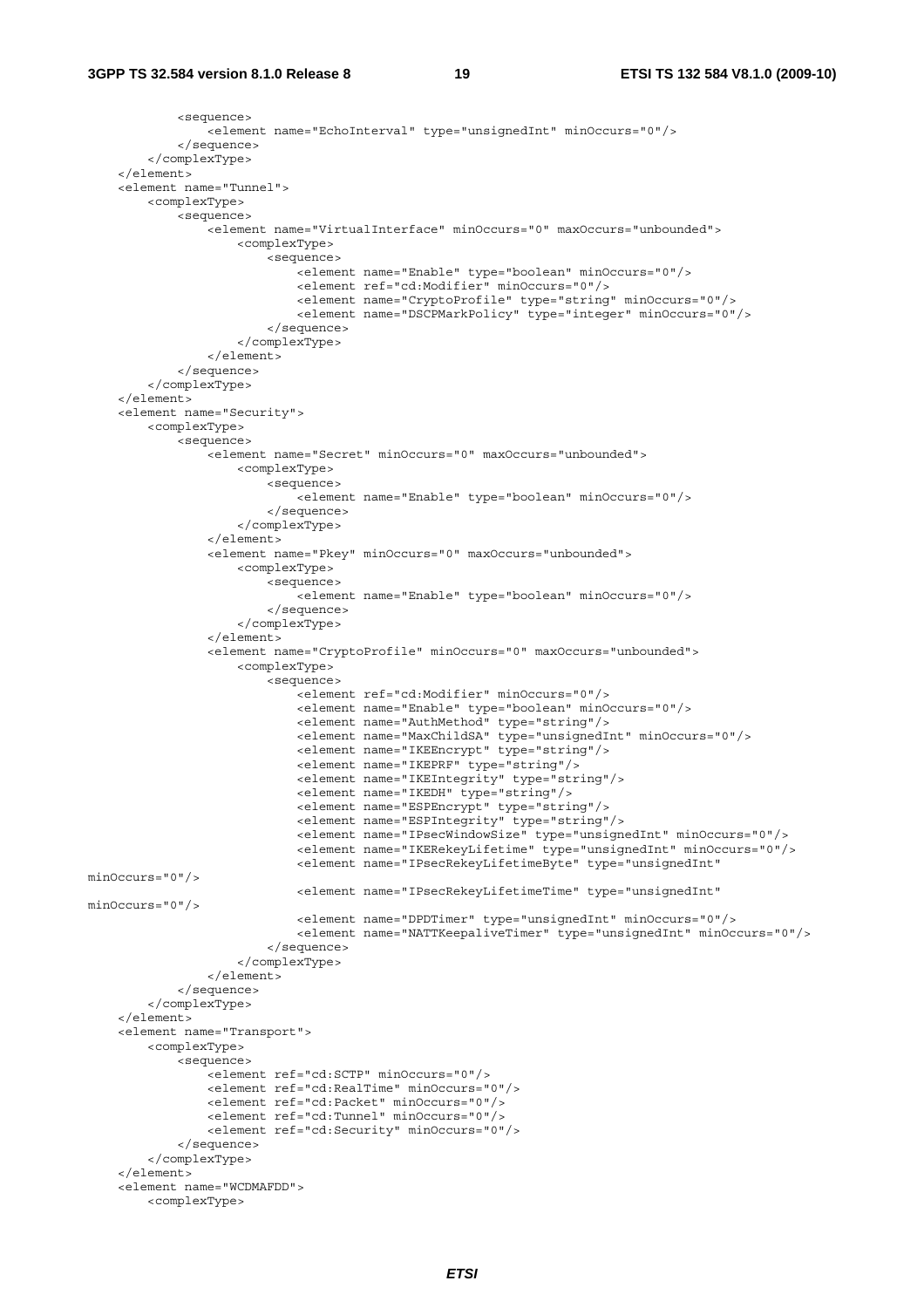<sequence> <element ref="cd:InServiceHandling" minOccurs="0"/> <element name="ScanOnBoot" type="boolean" minOccurs="0"/> <element name="ScanPeriodically" type="boolean" minOccurs="0"/> <element name="PeriodicInterval" type="unsignedInt" minOccurs="0"/> <element name="PeriodicTime" type="dateTime" minOccurs="0"/> <element name="REMPLMNList" type="string" minOccurs="0"/> <element name="REMBandList" type="string" minOccurs="0"/> <element name="UARFCNDLList" type="string" minOccurs="0"/> <element name="ScanTimeout" type="unsignedInt" minOccurs="0"/> </sequence> </complexType> </element> <element name="GSM"> <complexType> <sequence> <element ref="cd:InServiceHandling" minOccurs="0"/> <element name="ScanOnBoot" type="boolean" minOccurs="0"/> <element name="ScanPeriodically" type="boolean" minOccurs="0"/> <element name="PeriodicInterval" type="unsignedInt" minOccurs="0"/> <element name="PeriodicTime" type="dateTime" minOccurs="0"/> <element name="REMPLMNList" type="string" minOccurs="0"/> <element name="REMBandList" type="string" minOccurs="0"/> <element name="ARFCNList" type="string" minOccurs="0"/> <element name="ScanTimeout" type="unsignedInt" minOccurs="0"/> </sequence> </complexType> </element> <element name="REM"> <complexType> <sequence> <element ref="cd:WCDMAFDD" minOccurs="0"/> <element ref="cd:GSM" minOccurs="0"/> </sequence> </complexType> </element> <element name="GPS"> <complexType> <sequence> <element name="ScanOnBoot" type="boolean" minOccurs="0"/> <element name="ScanPeriodically" type="boolean" minOccurs="0"/> <element name="PeriodicInterval" type="unsignedInt" minOccurs="0"/> <element name="PeriodicTime" type="dateTime" minOccurs="0"/> <element name="ContinuousGPS" type="boolean" minOccurs="0"/> <element name="ScanTimeout" type="unsignedInt" minOccurs="0"/> </sequence> </complexType> </element> <!-- Configuration data file root XML element --> <element name="configDataFile"> <complexType> <sequence> <element name="fileHeader"> <complexType> <attribute name="fileFormatVersion" type="string" use="required"/> <attribute name="senderName" type="string" use="optional"/> <attribute name="vendorName" type="string" use="optional"/> </complexType> </element> <element name="configData" minOccurs="0" maxOccurs="unbounded"> <complexType> <sequence> <element name="managedElement"> <complexType> <attribute name="localDn" type="string" use="optional"/> <attribute name="userLabel" type="string" use="optional"/> <attribute name="swVersion" type="string" use="optional"/> </complexType> </element> <element ref="cd:DeviceInfo" minOccurs="0"/> <element ref="cd:ManagementServer" minOccurs="0"/> <element ref="cd:Time" minOccurs="0"/> <element name="FAPService" minOccurs="0" maxOccurs="unbounded"> <complexType> <sequence> -<br><element ref="cd:DNPrefix" minOccurs="0"/> <element ref="cd:FAPControl" minOccurs="0"/> <element ref="cd:AccessMgmt" minOccurs="0"/>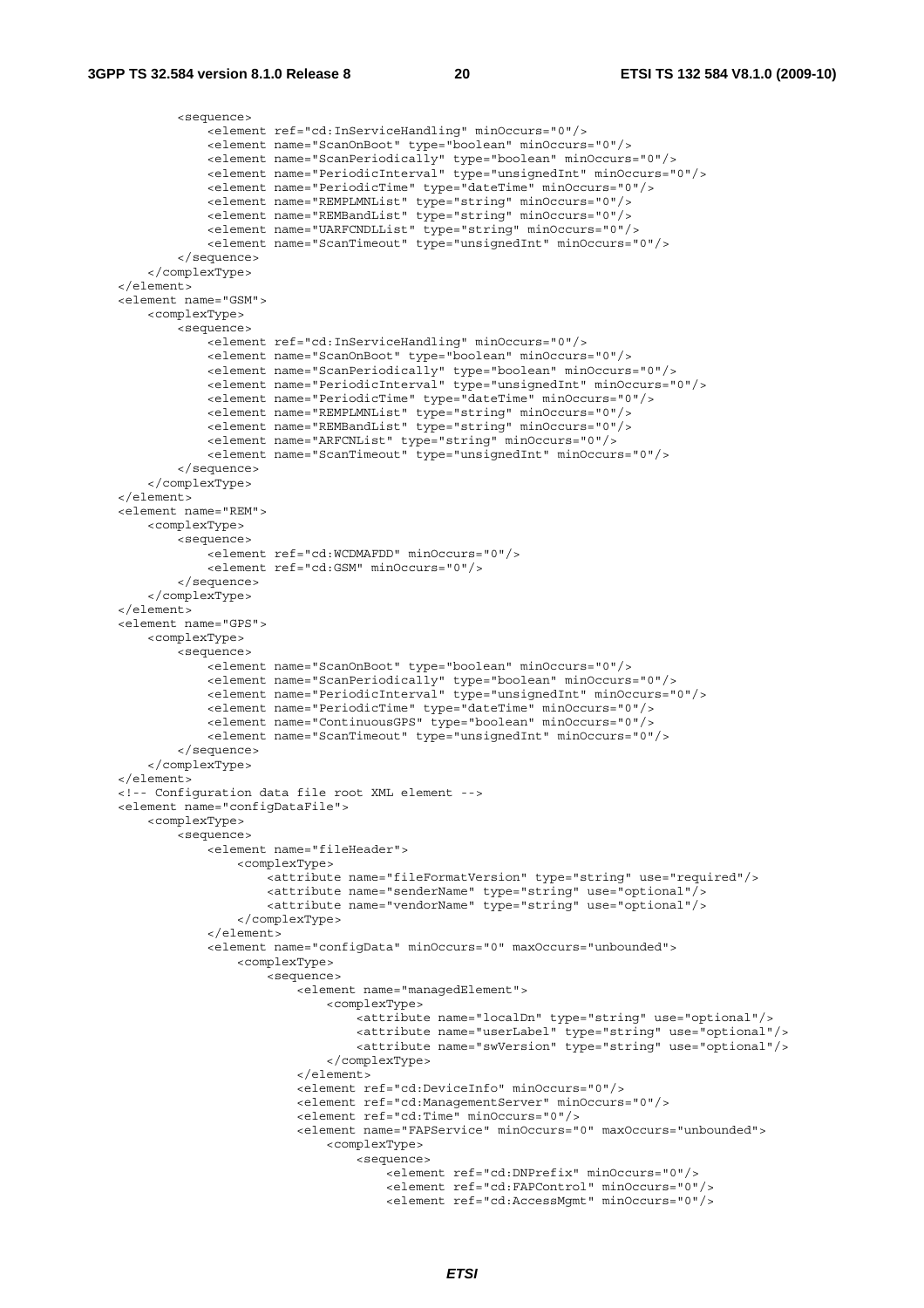```
 <element ref="cd:CellConfig" minOccurs="0"/> 
                                         <element ref="cd:Transport" minOccurs="0"/> 
                                         <element ref="cd:REM" minOccurs="0"/> 
                                         <element ref="cd:GPS" minOccurs="0"/> 
                                     </sequence> 
                                </complexType> 
                           </element> 
                       </sequence> 
                   </complexType> 
              </element> 
              <element name="fileFooter"> 
                  <complexType> 
                       <attribute name="dateTime" type="dateTime" use="required"/> 
                   </complexType> 
              </element> 
         </sequence> 
     </complexType> 
\epsilon/element>
```

```
</schema>
```
### 4.2.3 CM data file XML header

The following header shall be used in actual XML CM data files:

```
<?xml version="1.0" encoding="UTF-8"?> 
<?xml-stylesheet type="text/xsl" href="configData.xsl"?> 
<ConfigDataFile 
  xmlns= 
"http://www.3gpp.org/ftp/specs/archive/32_series/32.584#configData" 
>
```
### 5 PM data format definition

### 5.1 Mapping table

Table 5.1 maps the PM file content items in the 3GPP TS 32.582 [9] document to those used in the XML schema based file format definitions. XML tag attributes are useful where data values bind tightly to its parent element. They have been used where appropriate.

| <b>File Content Item</b>  | <b>XML</b> schema<br>based XML tag                     | <b>Description</b>                                                                                                                                                                                                                                                                                                                                                                                   |
|---------------------------|--------------------------------------------------------|------------------------------------------------------------------------------------------------------------------------------------------------------------------------------------------------------------------------------------------------------------------------------------------------------------------------------------------------------------------------------------------------------|
| <b>measDataCollection</b> | measCollecFile                                         |                                                                                                                                                                                                                                                                                                                                                                                                      |
| <b>ImeasFileHeader</b>    | fileHeader                                             |                                                                                                                                                                                                                                                                                                                                                                                                      |
| measData                  | measData                                               |                                                                                                                                                                                                                                                                                                                                                                                                      |
| ImeasFileFooter           | fileFooter                                             |                                                                                                                                                                                                                                                                                                                                                                                                      |
| lfileFormatVersion        | fileHeader<br>fileFormatVersion                        |                                                                                                                                                                                                                                                                                                                                                                                                      |
| IsenderName               | fileHeader<br>dnPrefix<br>and<br>fileSender<br>localDn | For the XML schema based XML format, the DN is split into the DN prefix and<br>the Identifier of the Managed Object (see 3GPP TS 32.582 [9]). XML attribute<br>specification "dnPrefix" may be absent in case the DN prefix is not configured<br>in the sender. XML attribute specification "localDn" may be absent in case the<br>Identifier of the Managed Object is not configured in the sender. |
| senderType                | fileSender<br>elementType                              | For the XML schema based XML format, XML attribute specification<br>"elementType" may be absent in case the "senderType" is not configured in<br>the sender.                                                                                                                                                                                                                                         |
| <u>lvendorName</u>        | fileHeader<br>vendorName                               | For the XML schema based XML format, XML attribute specification<br>"vendorName" may be absent in case the "vendorName" is not configured in<br>the sender.                                                                                                                                                                                                                                          |
| collectionBeginTime       | measCollec<br>beginTime                                | 3GPP TS 32.582 [9] clause 6.3.2.1 Period Statistics "ReportStartTime"                                                                                                                                                                                                                                                                                                                                |
| neld                      | managedElement                                         |                                                                                                                                                                                                                                                                                                                                                                                                      |

**Table 5.1 Mapping of File Content Items to XML tags**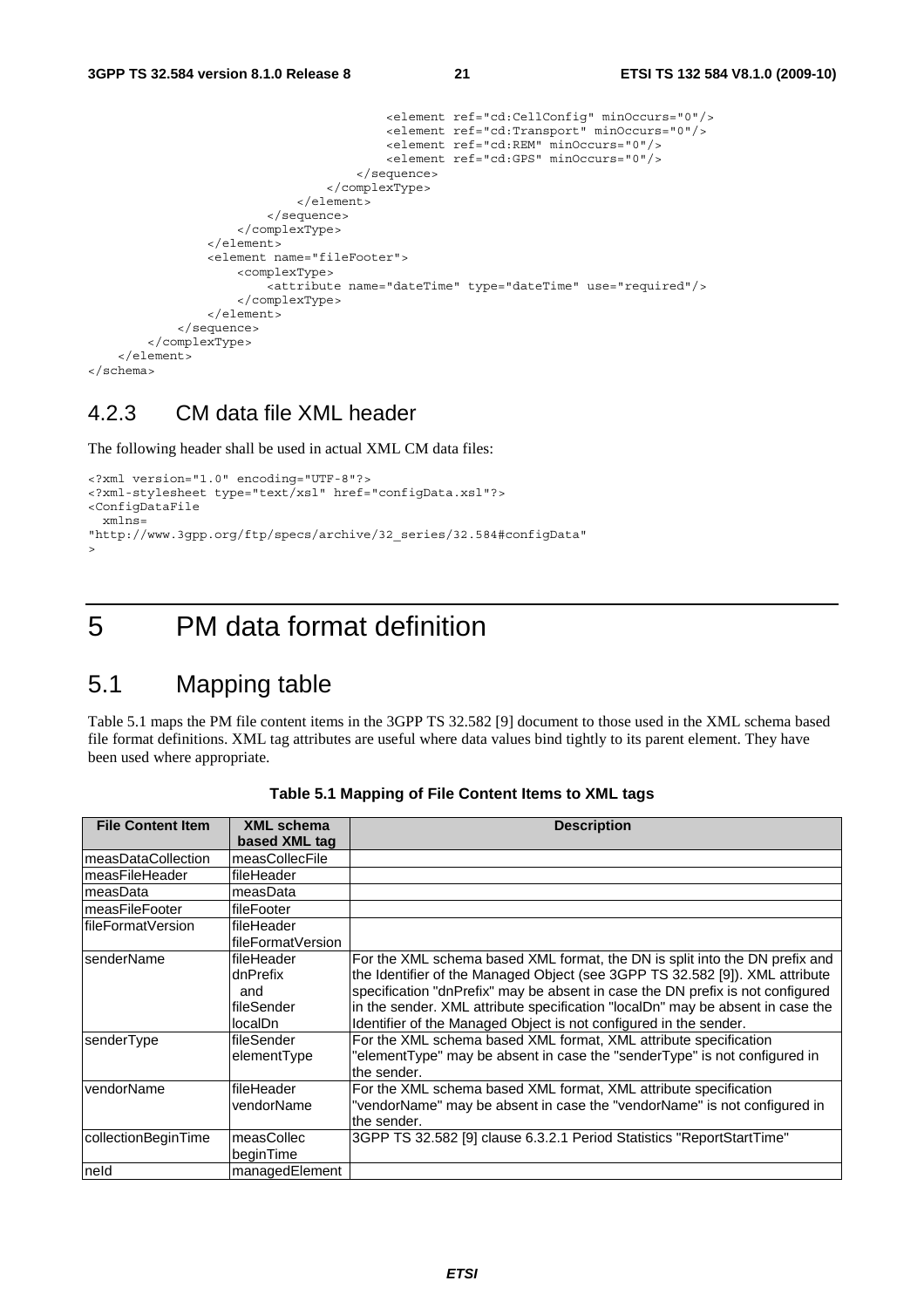| <b>File Content Item</b>                           | <b>XML schema</b><br>based XML tag           | <b>Description</b>                                                                                                                                                                                                                                                                                                                                                                                                                                           |
|----------------------------------------------------|----------------------------------------------|--------------------------------------------------------------------------------------------------------------------------------------------------------------------------------------------------------------------------------------------------------------------------------------------------------------------------------------------------------------------------------------------------------------------------------------------------------------|
| neUserName                                         | managedElement<br>userLabel                  | For the XML schema based XML format, XML attribute specification<br>"userLabel" may be absent in case the "nEUserName" is not configured in the<br>CM applications.<br>Not used in HNB PM file                                                                                                                                                                                                                                                               |
| neDistinguishedName fileHeader                     | dnPrefix<br>and<br>managedElement<br>localDn | For the XML schema based XML format, the DN is split into the DN prefix and<br>the Identifier of the Managed Object (see 3GPP TS 32.582 [9]). XML attribute<br>specification "localDn" may be absent in case the Identifier of the Managed<br>Object is not configured in the CM applications.                                                                                                                                                               |
| neSoftwareVersion                                  | managedElement<br>swVersion                  | For the XML schema based XML format, XML attribute specification<br>"swVersion" may be absent in case the "nESoftwareVersion" is not<br>configured in the CM applications.<br>Not used in HNB PM file                                                                                                                                                                                                                                                        |
| measinfo                                           | measinfo                                     |                                                                                                                                                                                                                                                                                                                                                                                                                                                              |
| measInfold                                         | measInfold                                   |                                                                                                                                                                                                                                                                                                                                                                                                                                                              |
| measTimeStamp                                      | granPeriod<br>endTime                        | Calculated from the 3GPP TS 32.582 [9] clause 6.3.2.1 Period Statistics<br>"ReportStartTime" + accumulation of the 3GPP TS 32.582 [9] clause 6.3.2.1<br>Period Statistics "SampleSeconds"                                                                                                                                                                                                                                                                    |
| jobld                                              | Job jobld                                    | Not used in HNB PM file                                                                                                                                                                                                                                                                                                                                                                                                                                      |
| granularityPeriod                                  | granPeriod<br>duration                       | For the XML schema based XML format, the value of XML attribute<br>specification "duration" shall use the truncated representation "PTnS" (see<br>$[13]$ ).<br>3GPP TS 32.582 [9] clause 6.3.2.1 Period Statistics "SampleInterval"                                                                                                                                                                                                                          |
| reportingPeriod                                    | repPeriod<br>duration                        | For the XML schema based XML format, the value of XML attribute<br>specification "duration" shall use the truncated representation "PTnS" (see<br>$[13]$ .<br>3GPP TS 32.582 [9] clause 6.3.1.1 Period Upload Interval                                                                                                                                                                                                                                       |
| measTypes                                          | measTypes<br>or<br>measType                  | For the XML schema based XML format, depending on sender's choice for<br>optional positioning presence, either XML element "measTypes" or XML<br>elements "measType" will be used.<br>3GPP TS 32.582 [9] clause 6.3.2.2 Period Statistics Reference                                                                                                                                                                                                          |
| measValues                                         | measValue                                    |                                                                                                                                                                                                                                                                                                                                                                                                                                                              |
| measObjInstId                                      | measValue<br>measObjLdn                      | Identifier of the Managed Object (see 3GPP TS 32.582 [9])                                                                                                                                                                                                                                                                                                                                                                                                    |
| measResults                                        | measResults<br>or<br>R                       | For the XML schema based XML format, depending on sender's choice for<br>optional positioning presence, either XML element "measResults" or XML<br>elements "r" will be used.<br>Broadband Forum data Model WT-157 [15] PeriodicStatistics.SampleSet.{i}.<br>Parameter.{i}.Values                                                                                                                                                                            |
| suspectFlag                                        | Suspect                                      | Not used in HNB PM file                                                                                                                                                                                                                                                                                                                                                                                                                                      |
| timeStamp                                          | measCollec<br>endTime                        | 3GPP TS 32.582 [9] clause 6.3.2.1 Period Statistics ReportEndTime                                                                                                                                                                                                                                                                                                                                                                                            |
| There is no<br>corresponding File<br>Content Item. | measType p                                   | An optional positioning XML attribute specification of XML element<br>"measType" (XML schema based), used to identify a measurement type for<br>the purpose of correlation to a result. The value of this XML attribute<br>specification is expected to be a non-zero, non-negative integer value that is<br>unique for each instance of XML element "measType" that is contained within<br>the measurement data collection file.<br>Not used in HNB PM file |
| There is no<br>corresponding File<br>Content Item. | r p                                          | An optional positioning XML attribute specification of XML element "r", used<br>to correlate a result to a measurement type. The value of this XML attribute<br>specification should match the value of XML attribute specification "p" of the<br>corresponding XML element "measType" (XML schema based).<br>Not used in HNB PM file                                                                                                                        |

The representation of all timestamps in PM files shall follow the representations allowed by the ISO 8601 [abc].

The precise format for timestamp representation shall be determined by the technology used for encoding the PM file (e.g. XML DTD, XML Schema). The choice of technology should ensure that this representation is derived from ISO 8601 [abc]. Based on the representation used, the timestamp shall refer to either UTC time or local time or local time with offset from UTC.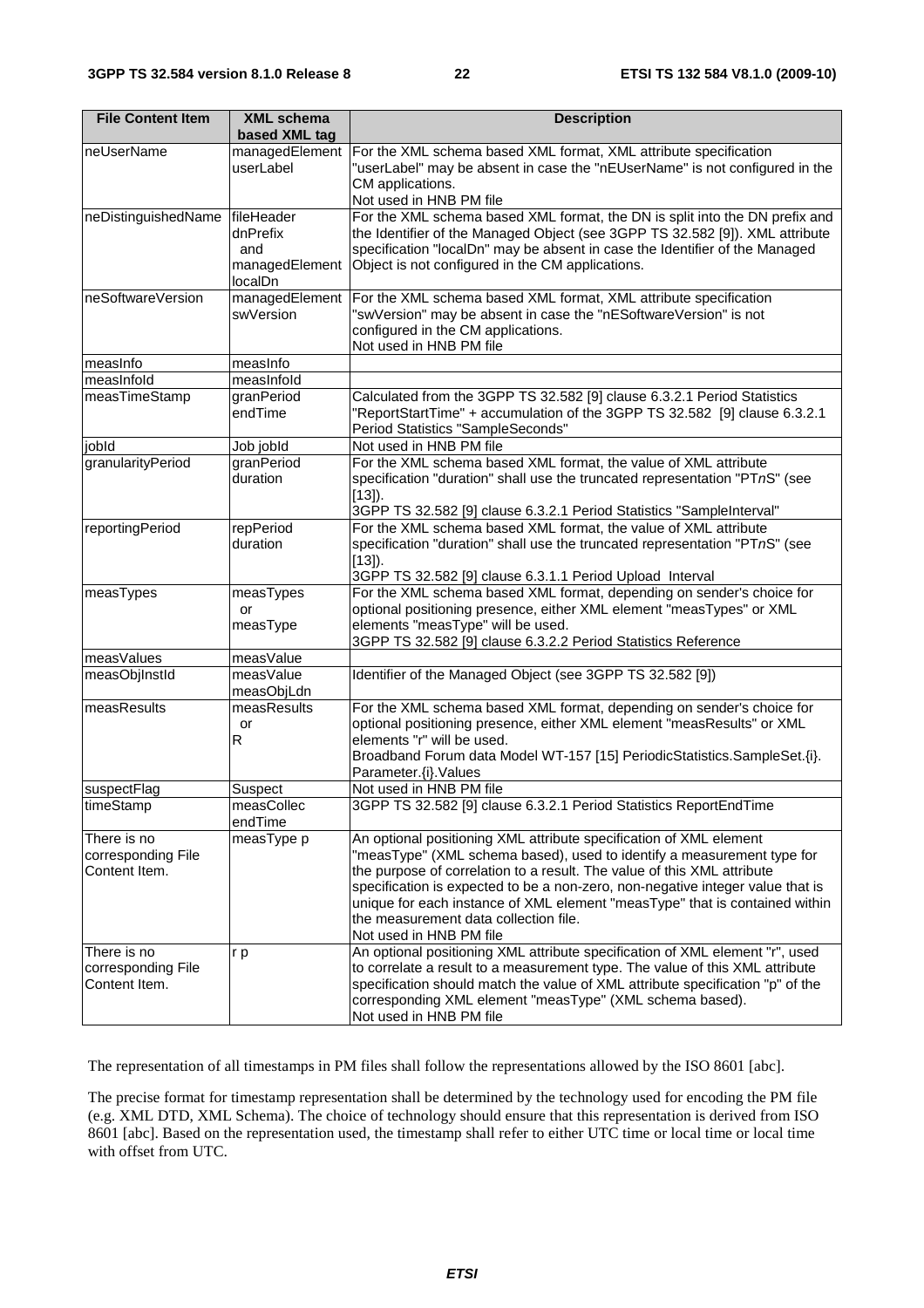### 5.2 XML schema based PM data file format definition

### 5.2.1 PM data file XML diagram

For the purposes of the present document XML diagram in TS 32.435 [8] section 4.2.1 applies.

### 5.2.2 PM data file XML schema

For the purposes of the present document XML schema in TS 32.435 [8] section 4.2.2 applies.

### 5.2.2 PM data file XML header

For the purposes of the present document XML header in TS 32.435 [8] section 4.2.3 applies.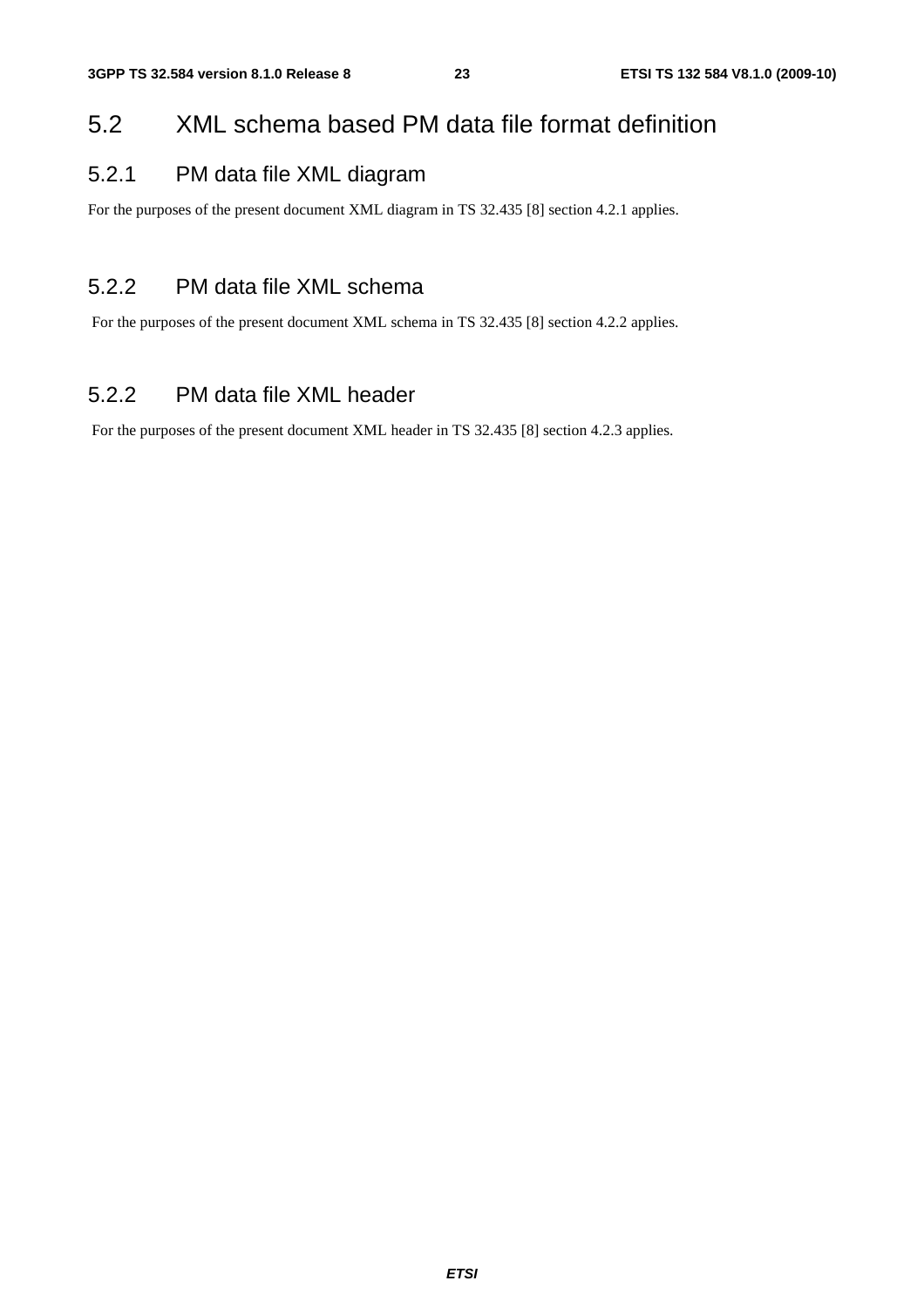### Annex A (informative): Examples

### A.1 XML schema based CM data file

```
<?xml version="1.0" encoding="UTF-8"?> 
<?xml-stylesheet type="text/xsl" href="ConfigData.xsl"?> 
<configDataFile xmlns="http://www.3gpp.org/ftp/specs/archive/32_series/32.584# onfigData" 
xmlns:xsi="http://www.w3.org/2001/XMLSchema-instance" 
xsi:schemaLocation="http://www.3gpp.org/ftp/specs/archive/32_series/32.584#configData" 
http://www.3gpp.org/ftp/specs/archive/32_series/32.584#configData"> 
     <fileHeader fileFormatVersion="32.584 V1.0" vendorName="Company NN" > 
     </fileHeader> 
     <configData> 
         <managedElement localDn="SubNetwork=CountryNN,MeContext=MEC-Gbg-1,ManagedElement=RNC-Gbg-1" 
userLabel="RNC Telecomville"/> 
          <DeviceInfo> 
              <ProvisioningCode>0101</ProvisioningCode> 
         </DeviceInfo> 
     </configData> 
     <fileFooter dateTime="2000-03-01T14:15:00+02:00"> 
     </fileFooter> 
</configDataFile>
```
### A.2 XML schema based PM data file

For the purposes of the present document the examples in TS 32.435 [8] Annex A apply.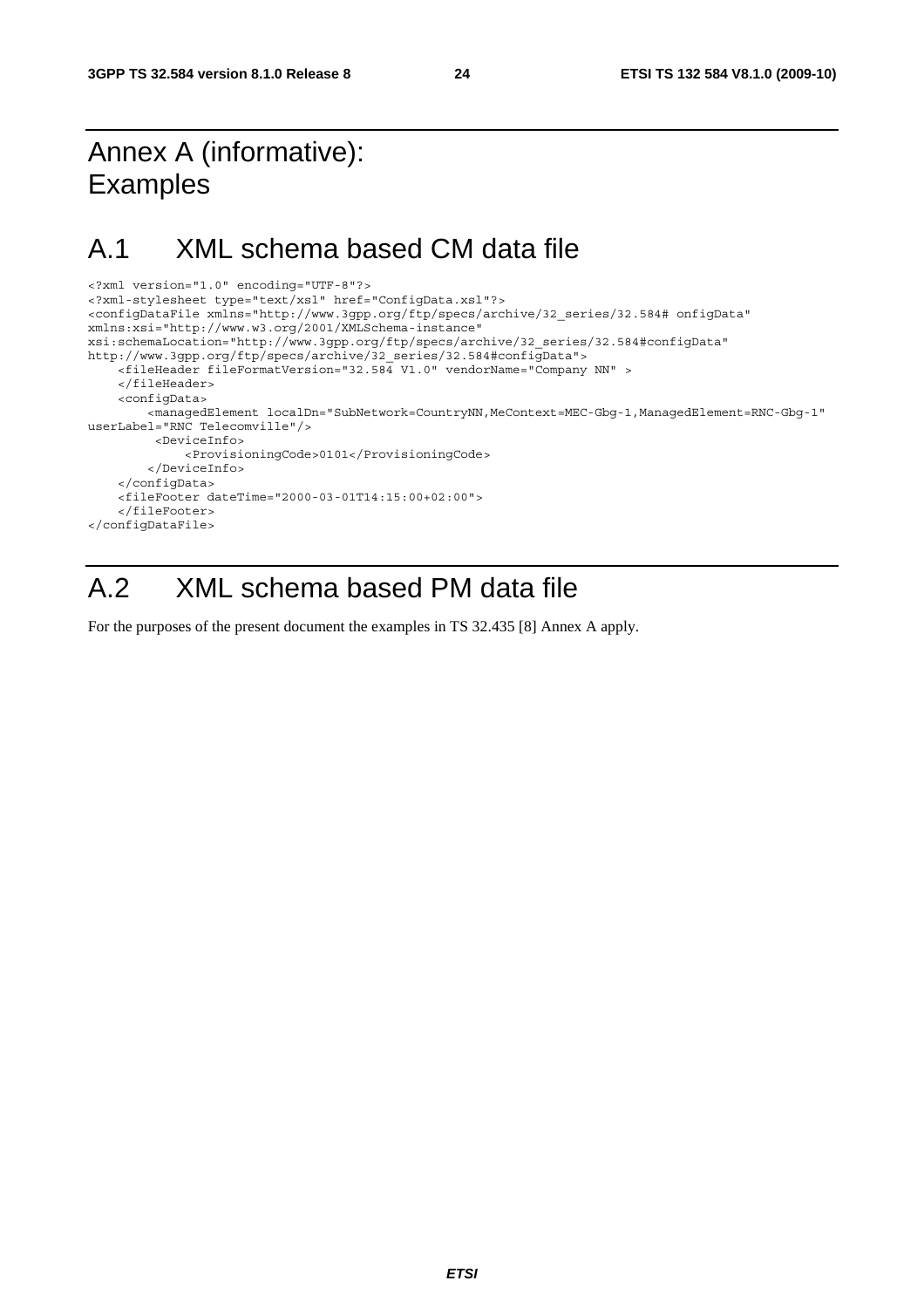### Annex B (informative): XML schema electronic files

The electronic files corresponding to the normative XML schemas defined in the present document are available in native form in the following archive:

http://www.3gpp.org/ftp/specs/archive/32\_series/32.584/schema/32584-800-XMLSchema.zip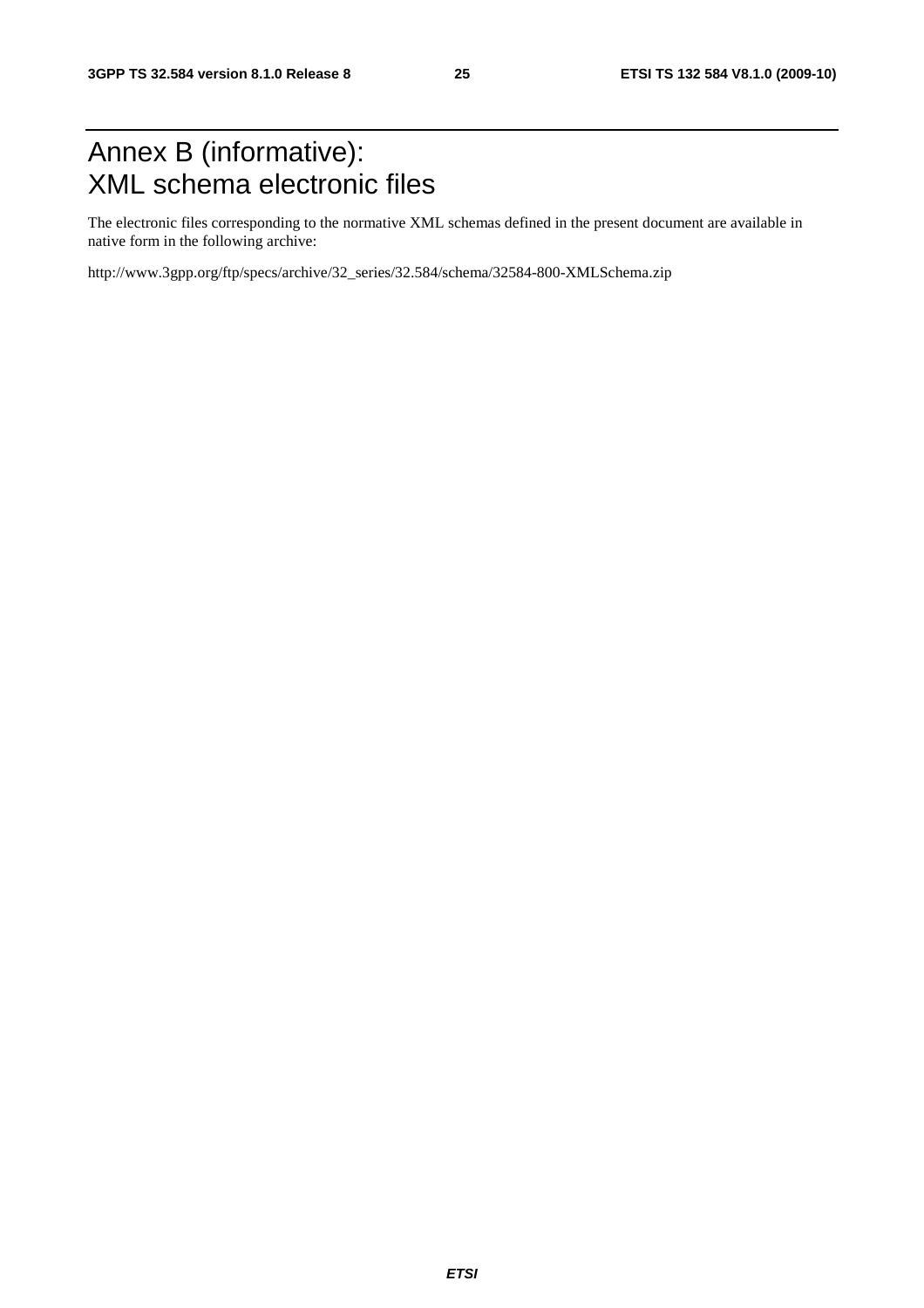### Annex C (informative): Change history

| <b>Change history</b> |       |                     |  |             |                                                                                      |       |            |
|-----------------------|-------|---------------------|--|-------------|--------------------------------------------------------------------------------------|-------|------------|
| <b>Date</b>           | TSG#  | <b>TSG Doc.</b> ICR |  | <b>IRev</b> | Subject/Comment                                                                      | lOld  | <b>New</b> |
| 2009-06               | SA#44 | SP-090302           |  | $-$         | Presentation for information and approval                                            | 1.0.0 | 8.0.0      |
| 2009-09               | SA#45 | SP-090534           |  |             | Correct global modifier of XML file for CM to instance specific<br><b>I</b> modifier | 8.0.0 | 8.1.0      |
| 2009-09               | SA#45 | SP-090534           |  |             | Correct FAPService. (i). Transport. Security. Secret. (i). object<br>defnitions      | 8.0.0 | 8.1.0      |
| 2009-09               | SA#45 | SP-090539 3         |  |             | Change CM file per contribution to BBF                                               | 8.0.0 | 8.1.0      |